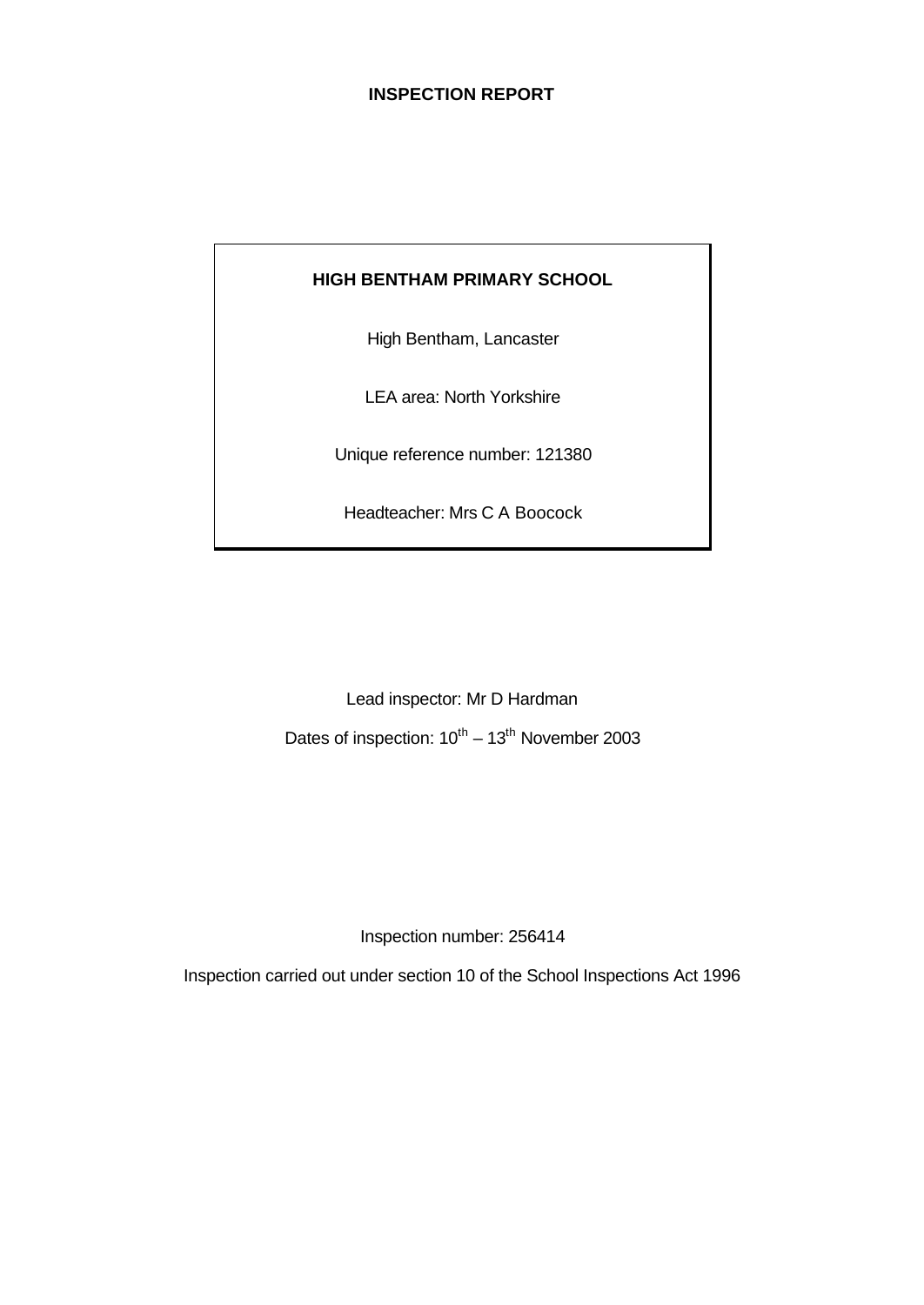#### Crown copyright 2003

This report may be reproduced in whole or in part for non-commercial educational purposes, provided that all extracts quoted are reproduced verbatim without adaptation and on condition that the source and date thereof are stated.

Further copies of this report are obtainable from the school. Under the School Inspections Act 1996, the school must provide a copy of this report and/or its summary free of charge to certain categories of people. A charge not exceeding the full cost of reproduction may be made for any other copies supplied.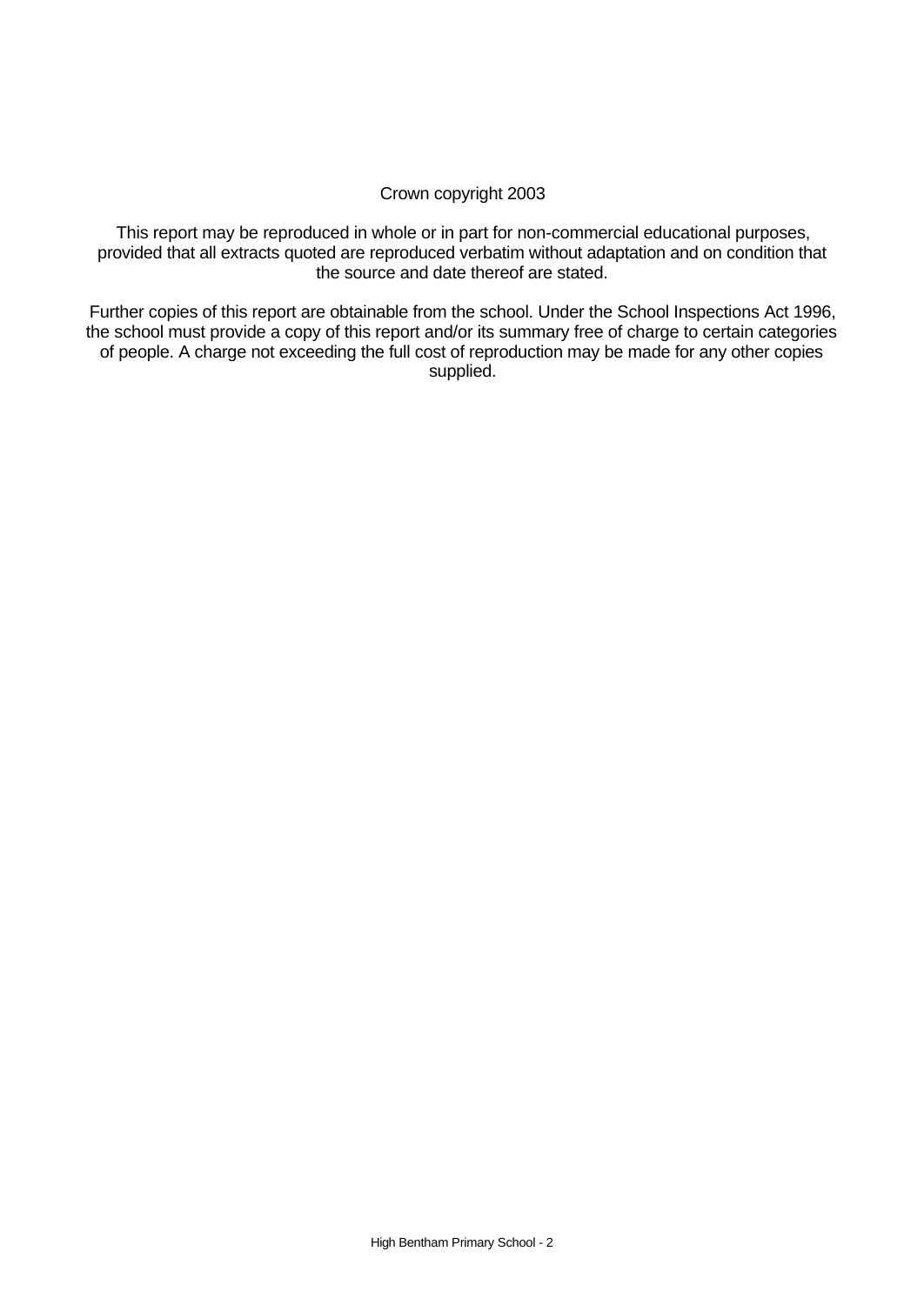# **INFORMATION ABOUT THE SCHOOL**

| Type of school:              | Primary                                                                     |
|------------------------------|-----------------------------------------------------------------------------|
| School category:             | Community                                                                   |
| Age range of pupils:         | $3 - 10$                                                                    |
| Gender of pupils:            | Mixed                                                                       |
| Number on roll:              | 130                                                                         |
| School address:              | <b>Main Street</b><br><b>Bentham</b><br>Lancaster<br><b>North Yorkshire</b> |
| Postcode:                    | LA2 7JU                                                                     |
| Telephone number:            | 01524 261412                                                                |
| Fax number:                  | 01524 261412                                                                |
| Appropriate authority:       | Governing Body                                                              |
| Name of chair of governors:  | Miss W Dowbiggen                                                            |
| Date of previous inspection: | $15^{\text{th}}$ June 1998                                                  |

# **CHARACTERISTICS OF THE SCHOOL**

High Bentham Primary School is smaller than the average sized school nationally, with 130 pupils on roll including 20 children in the reception class. In addition, a further 23 children attend the nursery in the morning. The school is involved with the national initiative for small schools and has the Basic Skills Quality Mark. There is a broad social mix in the school and the full range of ability is represented. Children's attainment when they start school shows that many are in line with the levels expected for their age. There are no pupils who speak English as an additional language. There is a small number of pupils eligible for free school meals, which is below the national average. Seventeen pupils have been identified as having special educational needs; this is below the national average and three have statements of special educational need, which is above the national average. Most pupils with special educational needs have either speech and communication difficulties or moderate learning difficulties.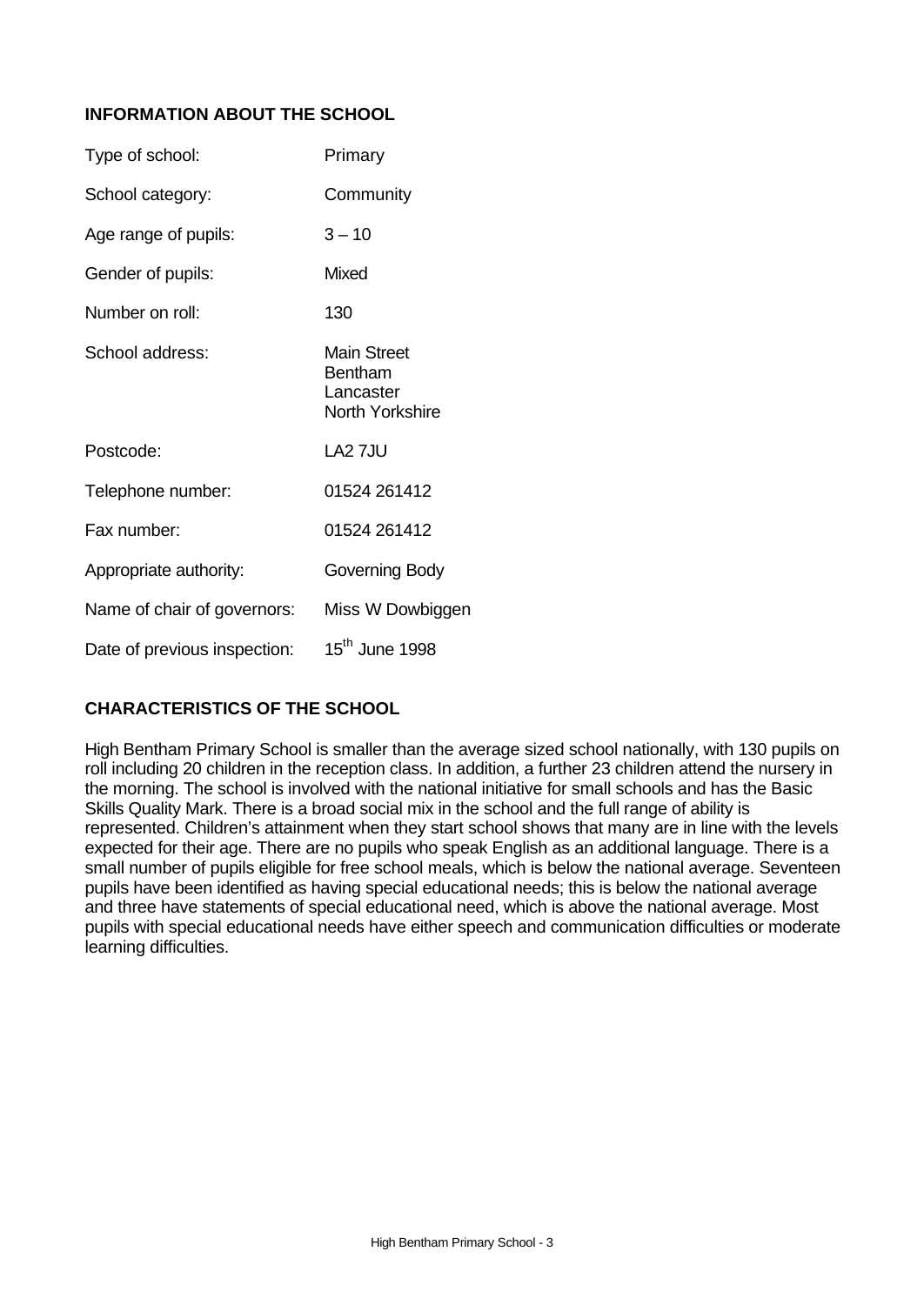# **INFORMATION ABOUT THE INSPECTION TEAM**

| Members of the inspection team |             |                       | <b>Subject responsibilities</b>                                                                              |
|--------------------------------|-------------|-----------------------|--------------------------------------------------------------------------------------------------------------|
| 17794                          | D Hardman   | Lead inspector        | Mathematics; information and communication<br>technology; religious education; special<br>educational needs. |
| 14404                          | A Rolfe     | Lay inspector         |                                                                                                              |
| 32283                          | D Goodchild | Team inspector        | English; art and design; design and technology;<br>music; physical education.                                |
| 27591                          | M Campbell  | <b>Team inspector</b> | Science; geography; history; Foundation Stage.                                                               |

The inspection contractor was:

peakschoolhaus ltd

BPS Business Centre Brake Lane Boughton **Newark Notts** NG22 9HQ

Any concerns or complaints about the inspection or the report should be made initially to the inspection contractor. The procedures are set out in the leaflet *'Complaining about Ofsted Inspections'*, which is available from Ofsted Publications Centre (telephone 07002 637833) or Ofsted's website (www.ofsted.gov.uk).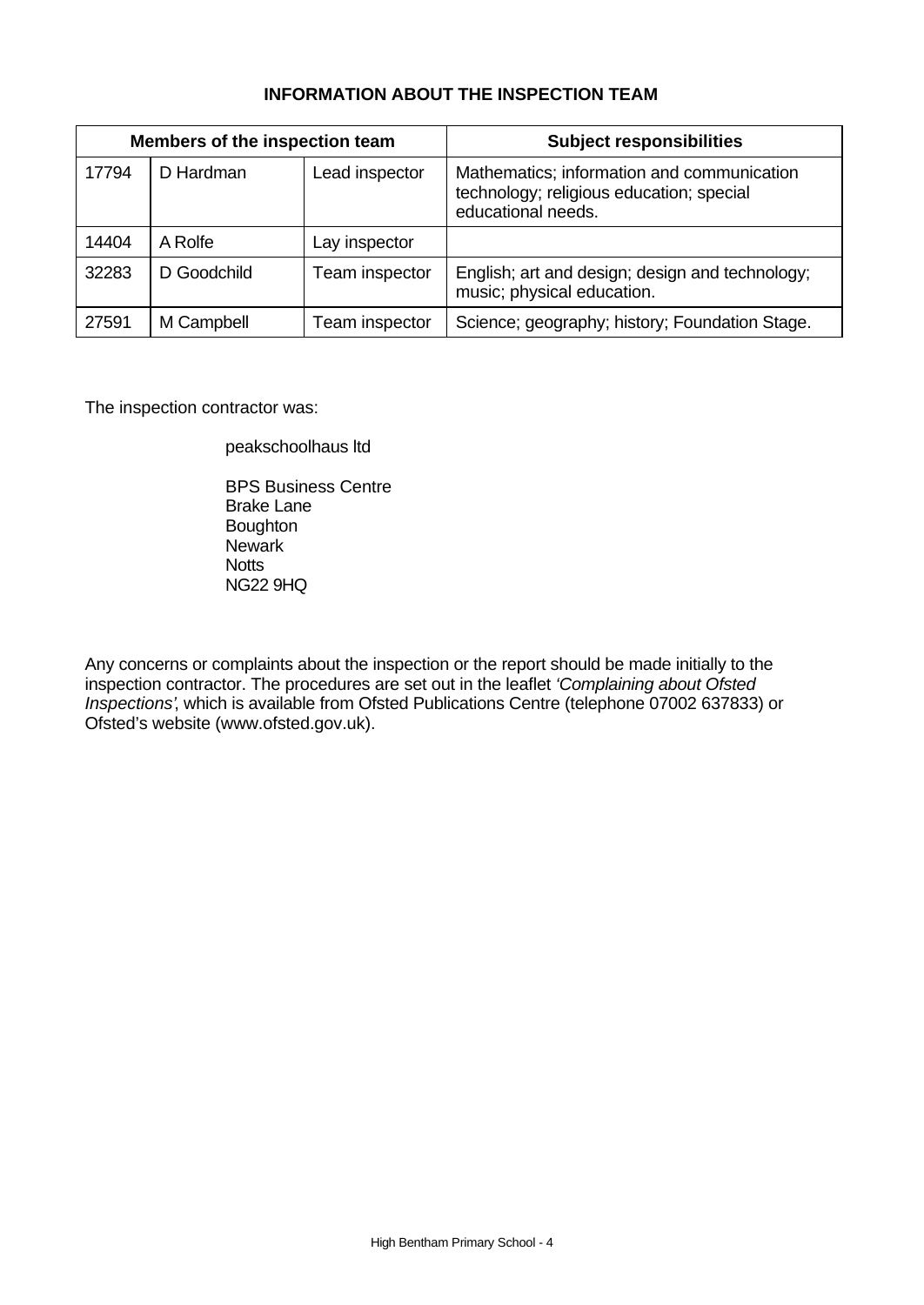# **REPORT CONTENTS**

|                                                                                                                                    | Page           |
|------------------------------------------------------------------------------------------------------------------------------------|----------------|
| <b>PART A: SUMMARY OF THE REPORT</b>                                                                                               | $\overline{7}$ |
| <b>PART B: COMMENTARY ON THE MAIN INSPECTION FINDINGS</b>                                                                          |                |
| <b>STANDARDS ACHIEVED BY PUPILS</b>                                                                                                | 9              |
| Standards achieved in areas of learning, subjects                                                                                  |                |
| Pupils' attitudes, values and other personal qualities                                                                             |                |
| <b>QUALITY OF EDUCATION PROVIDED BY THE SCHOOL</b>                                                                                 | 12             |
| Teaching and learning<br>The curriculum<br>Care, guidance and support<br>Partnership with parents, other schools and the community |                |
| <b>LEADERSHIP AND MANAGEMENT</b>                                                                                                   | 16             |
| <b>PART C: THE QUALITY OF EDUCATION IN AREAS OF LEARNING</b><br><b>AND SUBJECTS</b>                                                | 18             |
| AREAS OF LEARNING IN THE FOUNDATION STAGE                                                                                          |                |
| <b>SUBJECTS IN KEY STAGES 1 AND 2</b>                                                                                              |                |
| PART D: SUMMARY OF THE MAIN INSPECTION JUDGEMENTS                                                                                  | 30             |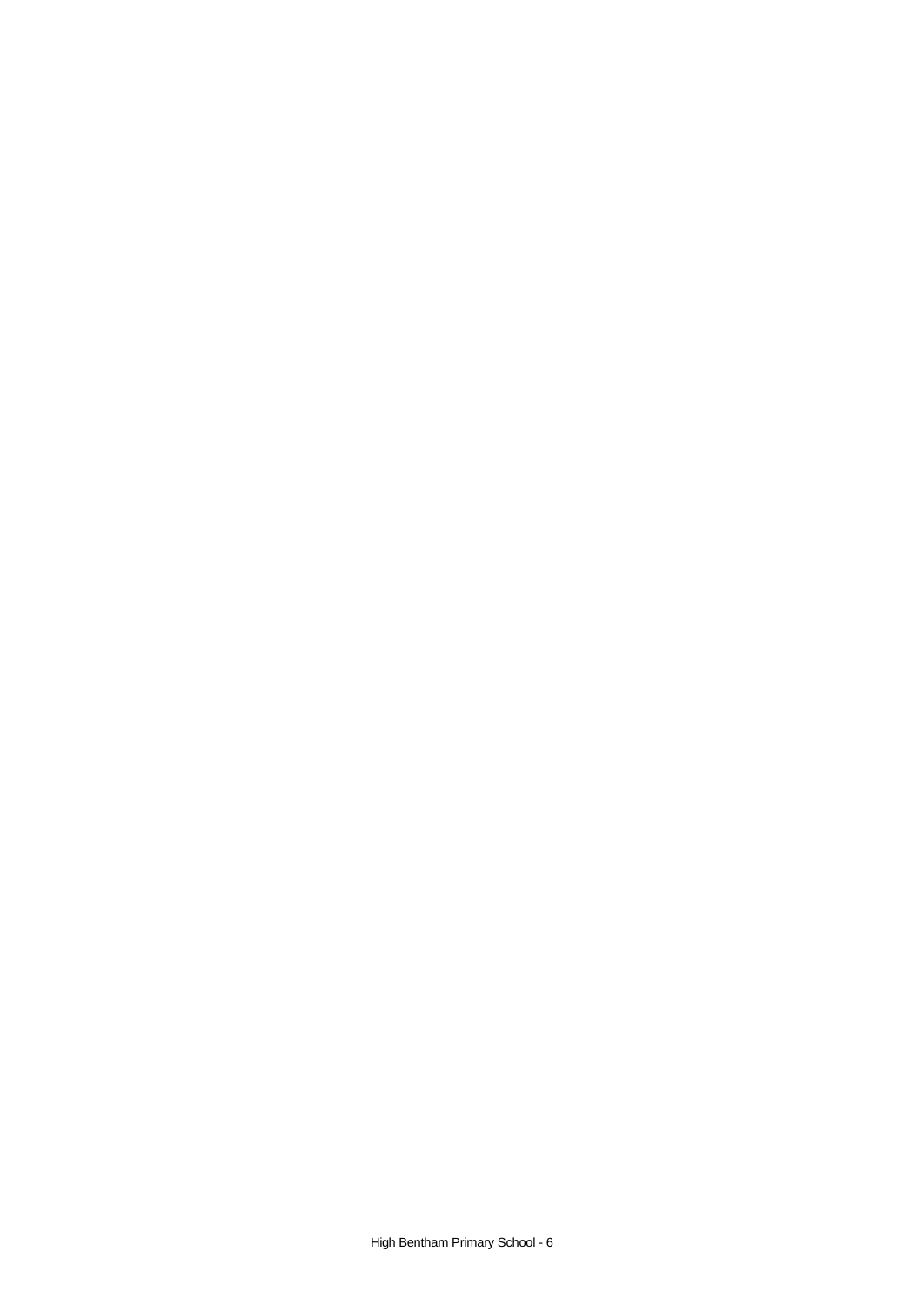# **PART A: SUMMARY OF THE REPORT**

# **OVERALL EVALUATION**

#### **This is a good school where good quality teaching ensures all pupils reach their potential.**

The school provides good value for money. Pupils achieve well because of good teaching and those with special educational needs make good progress. By Years 2 and 5, pupils' attainment is above the levels expected for their age in English, mathematics, history and geography, and well above the level expected in music. Leadership and management by the headteacher and key staff are good. Staff value all pupils equally as individuals, whatever their needs, and work hard to make sure they get the best from their time in school.

The school's main strengths and weaknesses are:

- Teaching and learning are good; pupils make good progress and achieve well. However, in some classes the presentation of pupils' written work is sometimes untidy.
- Children make a good start to their education in the nursery and reception class because of good teaching. However, the lack of an easily accessible outside play area restricts children's opportunities to develop their physical skills independently.
- The headteacher is a good and effective leader and, in a very short time, has established a very supportive atmosphere in the school. As a result, pupils have good attitudes and relationships and they behave well.
- Provision for pupils' spiritual, moral and social development is very good and this makes a very positive contribution to the enrichment of the curriculum.
- The library provision is unsatisfactory because of the limited space in the school.

The school has effectively improved since the last inspection. Good leadership and management and good teaching have been maintained despite the significant changes in staff recently. The assessment of pupils' attainment is now good and used well to guide teachers' future planning and this now shows clearly what pupils in each age group are expected to learn and the activities required to meet the aims. The observation of teaching and learning by the headteacher and key staff is used effectively to share good practice, which has a positive impact on the quality of teaching in the school. Pupils' achievements in information and communication technology (ICT) have improved and their attainment is in line with the level expected for their age. Governors are fully involved in the work of the school and they play an important part in the development of the school improvement plan. For example, there is good information provided to parents on their children's attainment and all statutory requirements are met.

# **STANDARDS ACHIEVED**

| <b>Results in National</b>                               |      | similar schools |      |      |
|----------------------------------------------------------|------|-----------------|------|------|
| Curriculum tests at the end<br>of Year 2, compared with: | 2001 | 2002            | 2003 | 2003 |
| Reading                                                  |      |                 | В    |      |
| Writing                                                  |      |                 |      | в    |
| <b>Mathematics</b>                                       |      | B               | В    |      |

*Key: A - well above average; B - above average; C - average; D - below average; E-– well below average; Similar schools are those with similar percentages of pupils eligible for free school meals.*

**Pupils' achievement and standards throughout the school are good, especially in English and mathematics.** The table shows the National Curriculum test results in 2003 to be greatly improved on the previous year in reading and writing and above average standards being maintained in mathematics. Pupils leave the school before taking National Curriculum tests in Year 6. There are small year groups in classes and differing numbers of pupils who have special educational needs in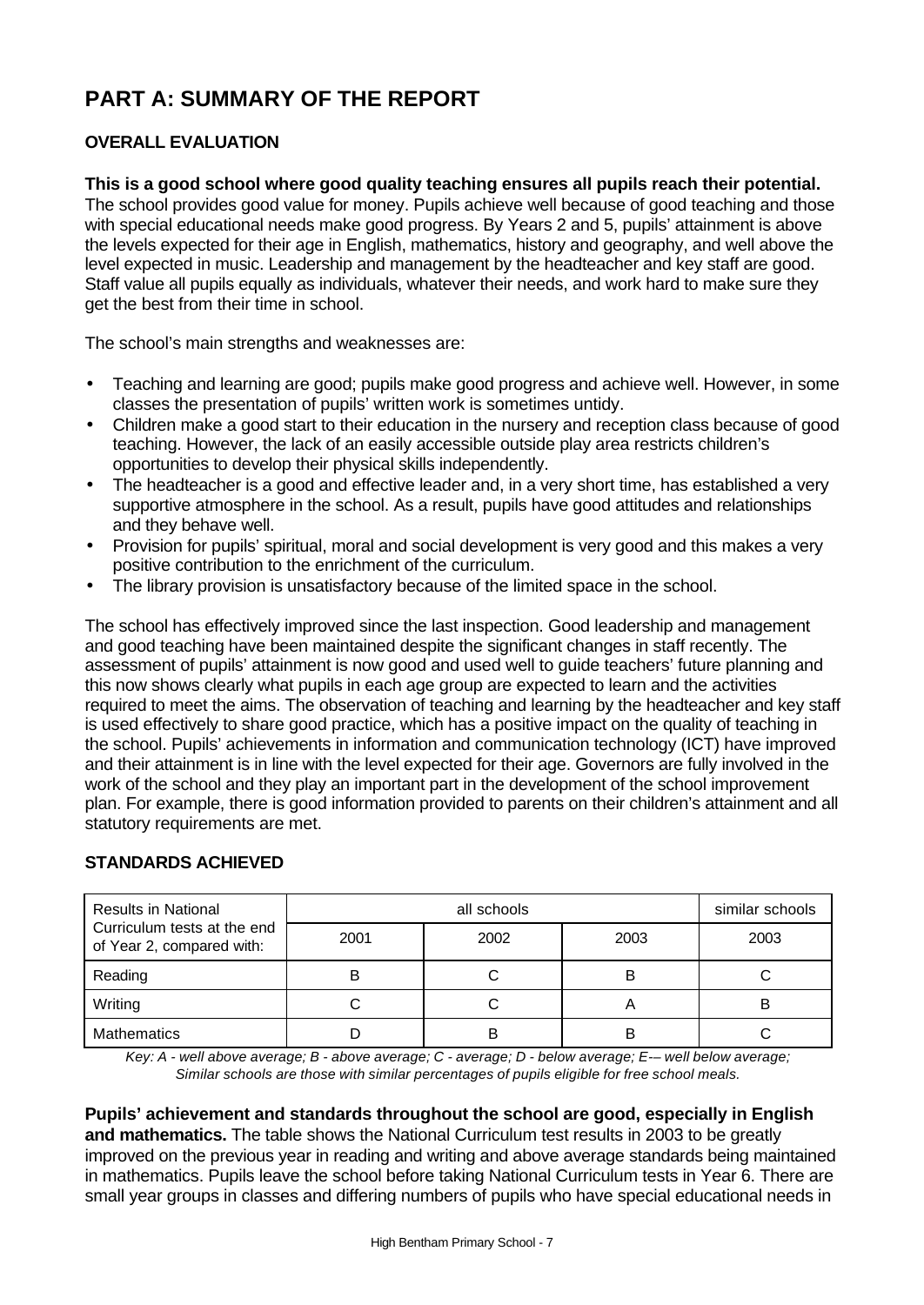the school; as a result, standards vary quite considerably from year to year. By Years 2 and 5, pupils' attainment is above the levels expected for their age in English, mathematics, history and geography and well above the level in music. In all other subjects inspected, it is in line with the levels expected for their age. Children's attainment in the Foundation Stage is above the level expected for their age in speaking and listening, and personal, social and emotional development; it is in line with the expected levels in mathematics, language and literacy.

**Pupils' personal development, including their spiritual, moral, social and cultural development, is very good.** Pupils' attitudes and relationships are good and their attendance is good.

# **QUALITY OF EDUCATION**

**The quality of education provided by the school is good.** Teaching is good, as a result pupils' learning is good and their skills improve as they move through the school. The teaching for children in the nursery and reception class is good, which is a major factor in their improving attainment and learning. Pupils with special educational needs are well supported by good teaching that provides challenging activities. As a result, these pupils make good progress throughout the school. The assessment of pupils' attainment and progress is good and the results of these assessments are used well to guide pupils' future learning. Very good use is made of opportunities to enrich the broad curriculum with visitors, educational visits and using the local community to enhance learning. The provision for care, guidance and support is good. The partnership with parents and the community is very good.

### **LEADERSHIP AND MANAGEMENT**

**The leadership and management of the school are good.** The leadership provided by the headteacher is a major factor in the quality of teamwork and positive family atmosphere in the school. Governors make a very good contribution to the management and governance of the school and they are regular visitors to monitor the work of the school in their role as 'critical friends'. The school uses funds designated for particular purposes well and the governors and the headteacher keep a close eye on spending to ensure the school gets the best value possible for all initiatives. For example, good use is made of the local college computer suite to enhance pupils' ICT skills.

# **PARENTS' AND PUPILS' VIEWS OF THE SCHOOL**

The school has developed very strong links with its parents, and information to parents is very good. Parents are very satisfied with the work of the school and the opportunities they have to talk to staff. All agree that their child likes school. Parents hold the school in very high esteem. Pupils speak highly of their school and they are keen to attend. Pupils explain how they enjoy their work in school and comment very favourably on their visits to a variety of historical and cultural sites. They recognise the value of having a School Council.

#### **IMPROVEMENTS NEEDED**

The most important things the school should do to improve are:

- improve the quality of pupils' presentation of their work;
- increase the independent opportunities for children in the nursery and reception class to choose outdoor physical activities;
- improve the provision for the library.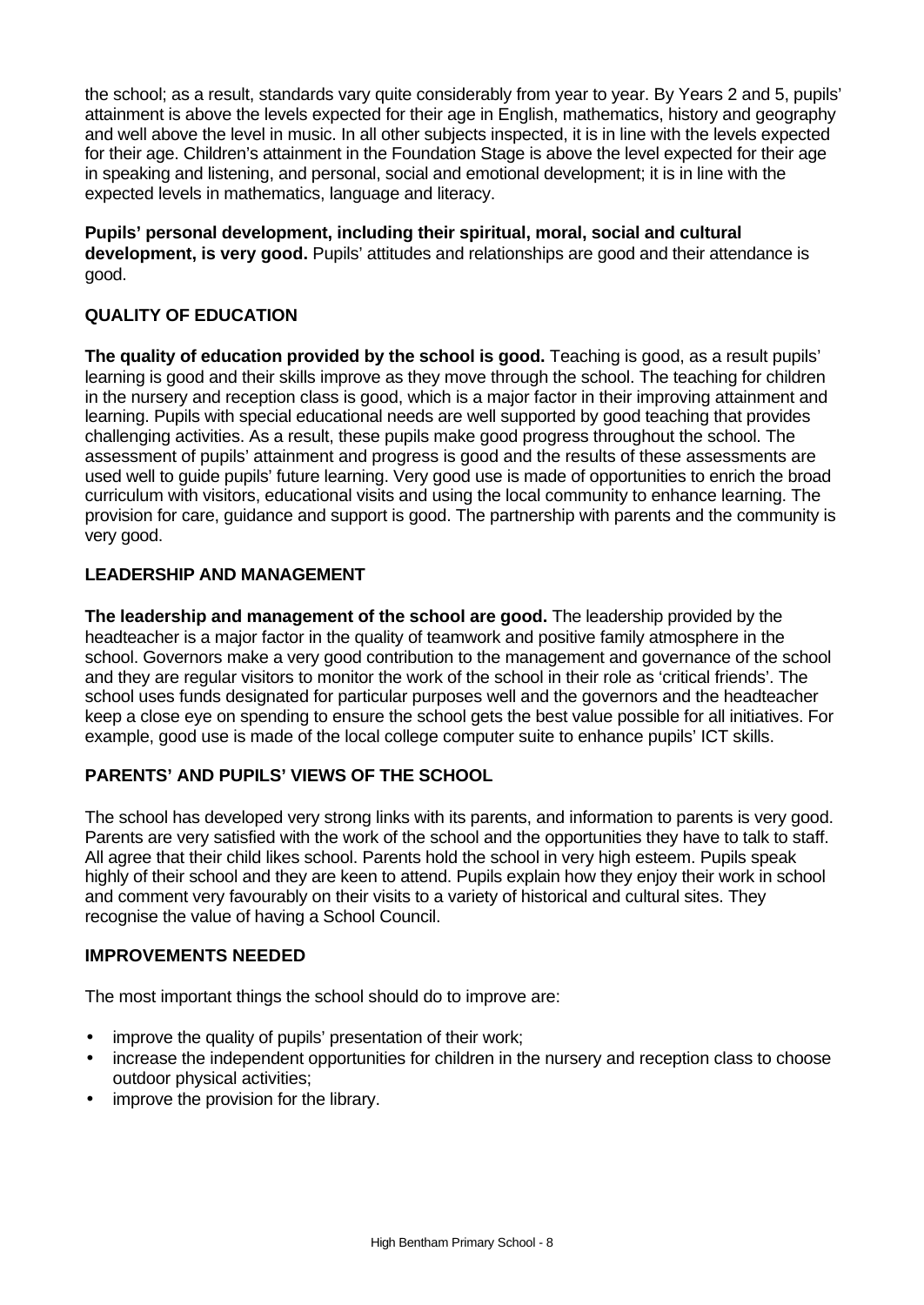# **PART B: COMMENTARY ON THE INSPECTION FINDINGS**

# **STANDARDS ACHIEVED BY PUPILS**

# **Standards achieved in areas of learning, subjects**

Pupils' achievements by Years 2 and 5 are good and they achieve standards that are above the levels expected for their age in English, mathematics, history and geography, and well above the levels expected in music. In science and all other subjects inspected, pupils' attainment is in line with the levels expected. Children's achievements by the end of reception are good. Standards have been maintained since the last inspection report and have improved significantly in ICT. There is an improving trend of pupils' achievements and attainment.

#### **Main strengths and weaknesses**

- Children in nursery and reception are given equal opportunities to do as well as they can and their achievements benefit from the wide range of activities they are given.
- The school is small and all staff know pupils very well; teachers ensure that all pupils are sufficiently challenged to enable them, whatever their ability, to make good progress.
- Pupils with special educational needs achieve well and build effectively on their previous experiences.

### **Commentary**

1. In the nursery and reception class there is a good team and they work very well together to ensure that all children have good opportunities to develop their skills and achieve well. For example, planning is linked to the different areas of learning, and assessments are made against the steps children take towards achieving the targets set for them. All children benefit from good teaching, particularly in building confidence, because of the very good relationships in the classes. Staff are clear about the curriculum for this age group and what children need to do to improve. The team work very well to support children by interesting them and engaging with them in a wide range of activities. For example, children in the nursery benefited when a father showed them how to make ravioli and in the reception class the 'Chatty Chair' was used very well when a child recounted a visit to London.

| Standards in: | School results | National results |
|---------------|----------------|------------------|
| Reading       | 16.9 (16.3)    | 15.7 (15.8)      |
| Writing       | 16.3 (14.5)    | 14.6 (14.4)      |
| Mathematics   | 17.0 (17.5)    | 16.3 (16.5)      |

#### *Standards in national tests at the end of Year 2 – average point scores in 2003*

*There were 19 pupils in the year group. Figures in brackets are for the previous year.*

- 2. Pupils' attainment by Years 2 and 5 is above the level expected for their age in reading, writing, speaking and listening and mathematics. This is because teaching is good and the National Literacy and Numeracy Strategies are well implemented. This represents good achievement for these groups of pupils from when they first entered the school. Although year groups are often small, the school makes good use of the analysis of pupils' performance in National Curriculum tests and optional tests and this has resulted in the setting of realistic targets to focus on improving the weaker areas of pupils' knowledge and skills.
- 3. The headteacher and staff have managed the recent changes in staff well. As a result, the school is well set to continue to maintain pupils' achievements, particularly in English and mathematics, and meet its realistic targets. There are small numbers in each year group, and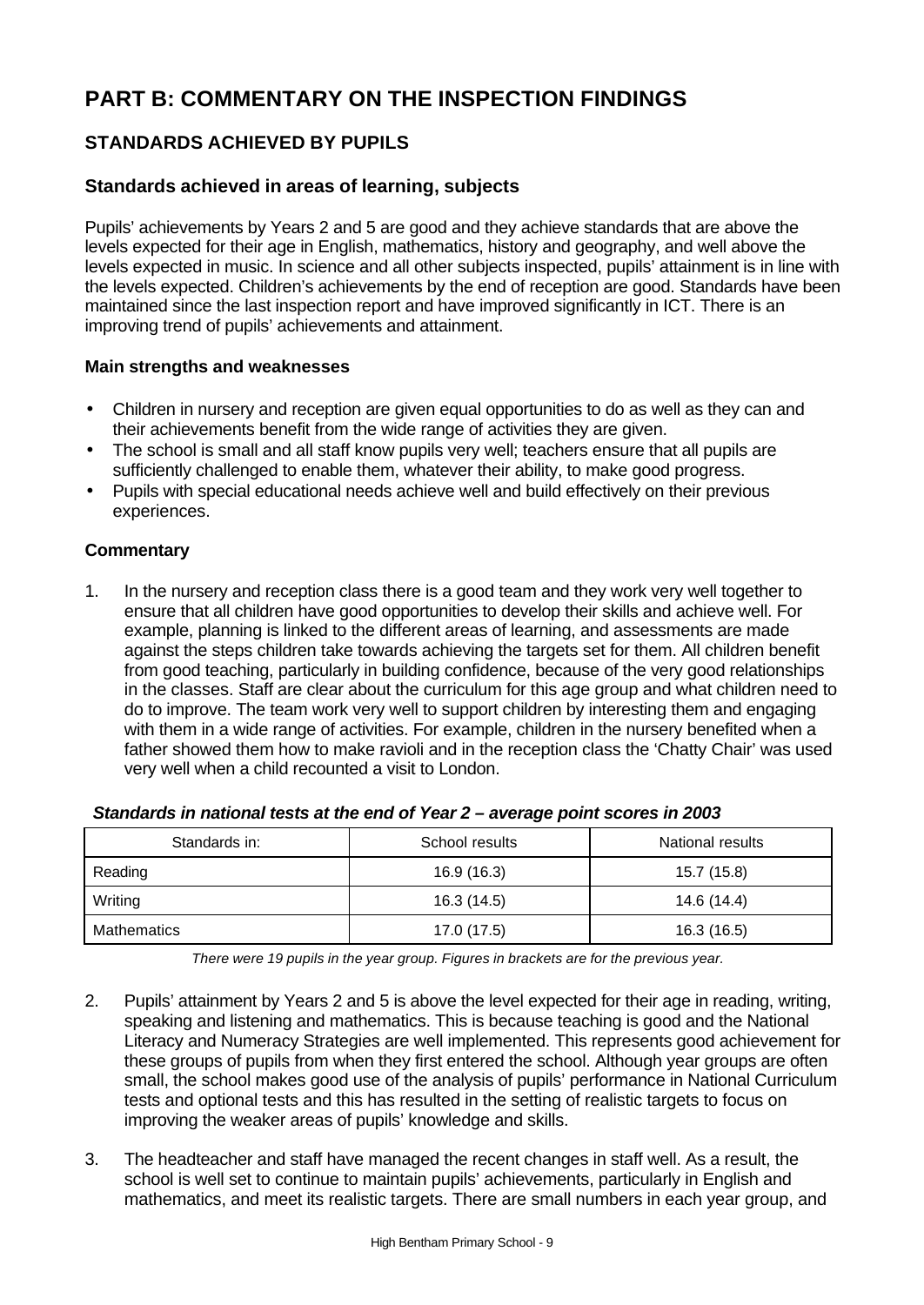during the inspection no significant variation was noted in the attainment of boys and girls in any subject. The effective analysis of assessment information means the school has useful evidence of the good progress made by pupils during their time in school. Teachers use pupils' literacy and numeracy skills in other subjects well, for example, in recording experiments or making graphs in science and in written descriptions of past events in history. However, pupils' presentation of their work is sometimes untidy, particularly for older pupils, and they do not always take sufficient care in the recording of their work.

- 4. Pupils with special educational needs make good gains in their skills, knowledge and understanding, so that by the time they are in Year 5, they achieve well in relation to their ability in English and mathematics. When working in pairs or small groups, or when receiving individual tuition, they benefit from working with well-trained learning support staff and this has a positive effect on their learning and the standards they achieve. The school makes good use of assessment information to identify pupils' needs at an early stage in their learning and for target setting in their individual education plans. Teachers use information from their own observations of pupils' attainment when working out suitable groupings in the classroom which ensure pupils reach their maximum potential.
- 5. Standards have improved in ICT and pupils' attainment is at the level expected by Years 2 and 5. Pupils are keen to use the local computer suite and computers in the classrooms and their skills are improving, especially in word processing, in using the Internet for research and in supporting work in English, mathematics and science. By Years 2 and 5, pupils' attainment in music is well above the levels expected for their ages. This is an improvement on the previous inspection. Pupils sing with confidence, accompanied and unaccompanied, in assemblies, maintaining the tune and the rhythm of the hymns. They have many opportunities to play a range of instruments either in class, through extra-curricular groups or through specialist teaching of the flute and guitar. Standards seen in the recorder and flute groups are well above what might be expected because of teachers' high expectations and very good teaching. By Years 2 and 5, pupils' attainment in geography and history is above the levels expected for their ages. In geography, pupils make good use of the local environment to carry out detailed geographical work. In history, pupils gain good knowledge and understanding about different eras of history as they move through the school. Teachers use places of interest and the locality, as well as visitors, to support, consolidate and extend pupils' learning in the subject.

# **Pupils' attitudes, values and other personal qualities**

Pupils' attitudes and behaviour are good and relationships are very good. Pupils' personal qualities, including their spiritual, social, moral and cultural development, are very good. Attendance and punctuality are good. This aspect has been maintained since the last inspection.

#### **Main strengths and weaknesses**

- Pupils' very good attitudes and behaviour make a positive contribution to their learning.
- Pupils enjoy school; they have very good relationships in the school community.

#### **Commentary**

6. Pupils' good attitudes to work make a positive contribution to their learning. Almost all pupils say they enjoy coming to school, and identify favourite subjects. A significant number of pupils participate in the wide range of extra-curricular activities provided by the school. The majority of pupils are interested in what they are doing and take an active part in their learning. They listen attentively to their teachers' instructions, maintain concentration for appropriate periods of time and make a positive contribution to classroom discussions. For example, in a Year 3/4 science lesson, pupils were totally engrossed in the activities, really enjoying using the equipment and recording their findings and therefore making very good progress in their learning. Pupils with special educational needs show good attitudes to work and behave well in lessons and around the school.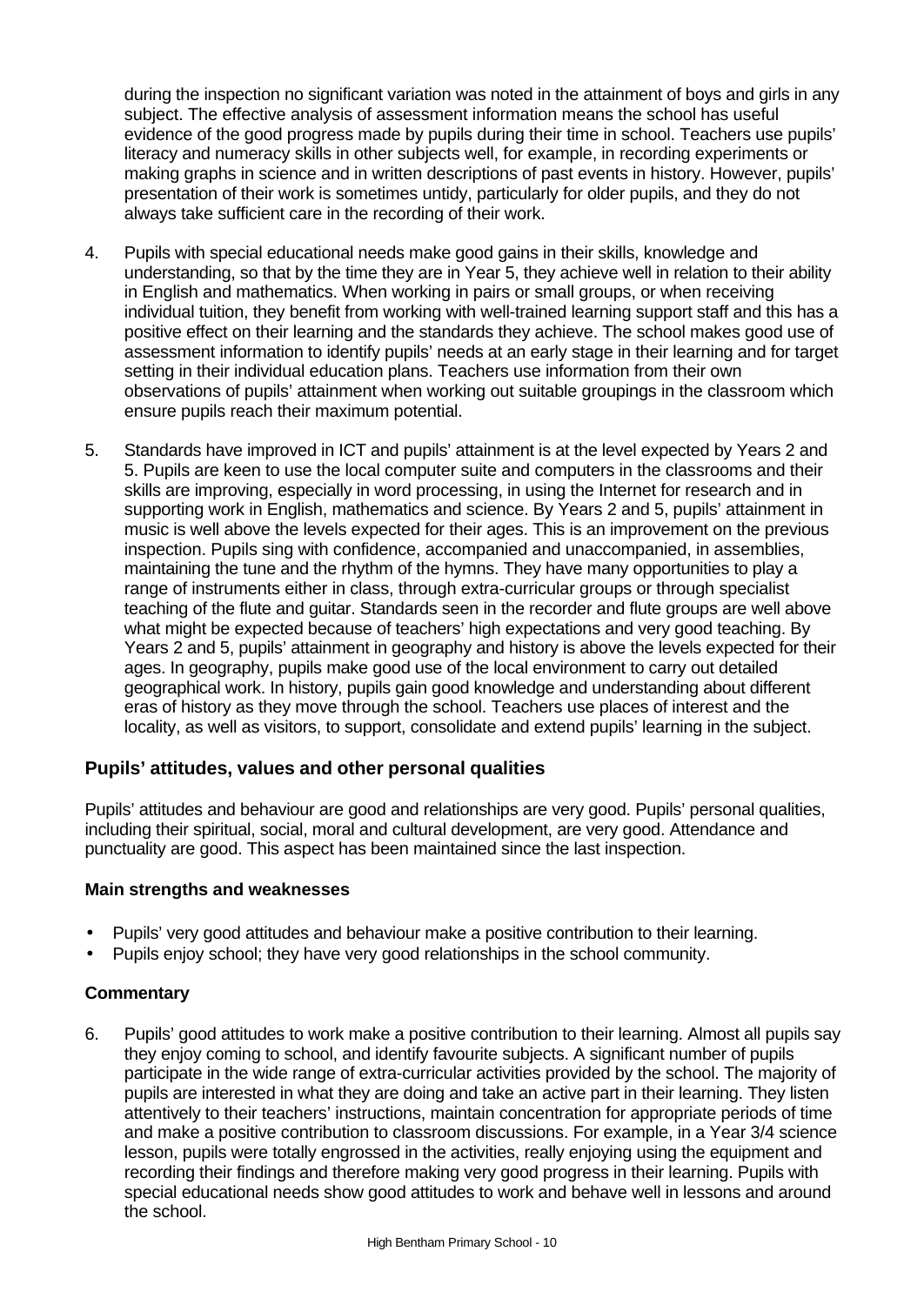- 7. Behaviour of almost all pupils is good. In the great majority of lessons seen behaviour was good, in some lessons very good, and this has a positive impact on learning. Most pupils are aware of what is acceptable behaviour; they have a good understanding of the school rules, like the school's merit system and readily accept the principle of sanctions as an appropriate response to instances of poor behaviour. Bullying is rare. The school has a good anti-bullying policy that makes clear that it will not be tolerated. Parents and pupils have indicated that these procedures are effective. Outside of lessons, before and after school, at breaks and lunchtime, pupils interact well together. Pupils treat the school's accommodation and equipment with care and respect.
- 8. The provision for spiritual, moral and social development is very good. Provision for cultural development is good. This is reflected in and underpinned by the very good relationships in the school. The school provides an open and safe learning environment in which pupils can express their views. In lessons pupils have time to reflect on their work and to think about values, beliefs and relationships. A sense of empathy and concern for others was evident in their response to 'Remembrance Day'. Their ability to appreciate what is good and beautiful is developed well through music and art and design. In discussions, they listen carefully and respect other points of view. Pupils clearly express their views on what is right and wrong in religious education and assemblies. In lessons, they work successfully in groups, relating well to other pupils. Class Councils and the School Council give many opportunities for pupils to exercise responsibility and participate in decisions which affect the school community. Pupils have a good grasp of their local heritage and the traditions of their own area through geographical and historical studies. Wider cultural aspects are addressed through their work in geography, music, French, visiting artists, musicians and dancers from different traditions.

### **Attendance**

Attendance is good, above the national average, and unauthorised absence is below the national average. There are satisfactory procedures for monitoring and promoting good attendance.

| Attendance in the latest complete reporting year (%) |  |  |  |  |
|------------------------------------------------------|--|--|--|--|
|                                                      |  |  |  |  |

| Authorised absence |     |  | Unauthorised absence |     |
|--------------------|-----|--|----------------------|-----|
| School data        | 4.6 |  | School data          | 0.0 |
| National data      | 5.4 |  | National data        | 0.4 |

*The table gives the percentage of half days (sessions) missed through absence for the latest complete reporting year.*

#### **Exclusions**

There were no exclusions last year but there has been one fixed term exclusion in the current academic year.

#### *Ethnic background of pupils Exclusions in the last school year*

| Categories used in the Annual School Census | No of pupils<br>on roll | Number of<br>fixed period<br>exclusions | Numb<br>perma<br>exclus |
|---------------------------------------------|-------------------------|-----------------------------------------|-------------------------|
| White - British                             | 126                     |                                         | $\Omega$                |
| White - Irish                               |                         |                                         | 0                       |
| White - any other White background          |                         |                                         | 0                       |
| No ethnic group recorded                    |                         |                                         | 0                       |
|                                             |                         |                                         |                         |

| No of pupils<br>on roll |
|-------------------------|
| 126                     |
|                         |
| 2                       |
|                         |

| Number of<br>fixed period<br>exclusions | Number of<br>permanent<br>exclusions |
|-----------------------------------------|--------------------------------------|
| C                                       | 0                                    |
| Ω                                       | O                                    |
| Ω                                       | ი                                    |
|                                         |                                      |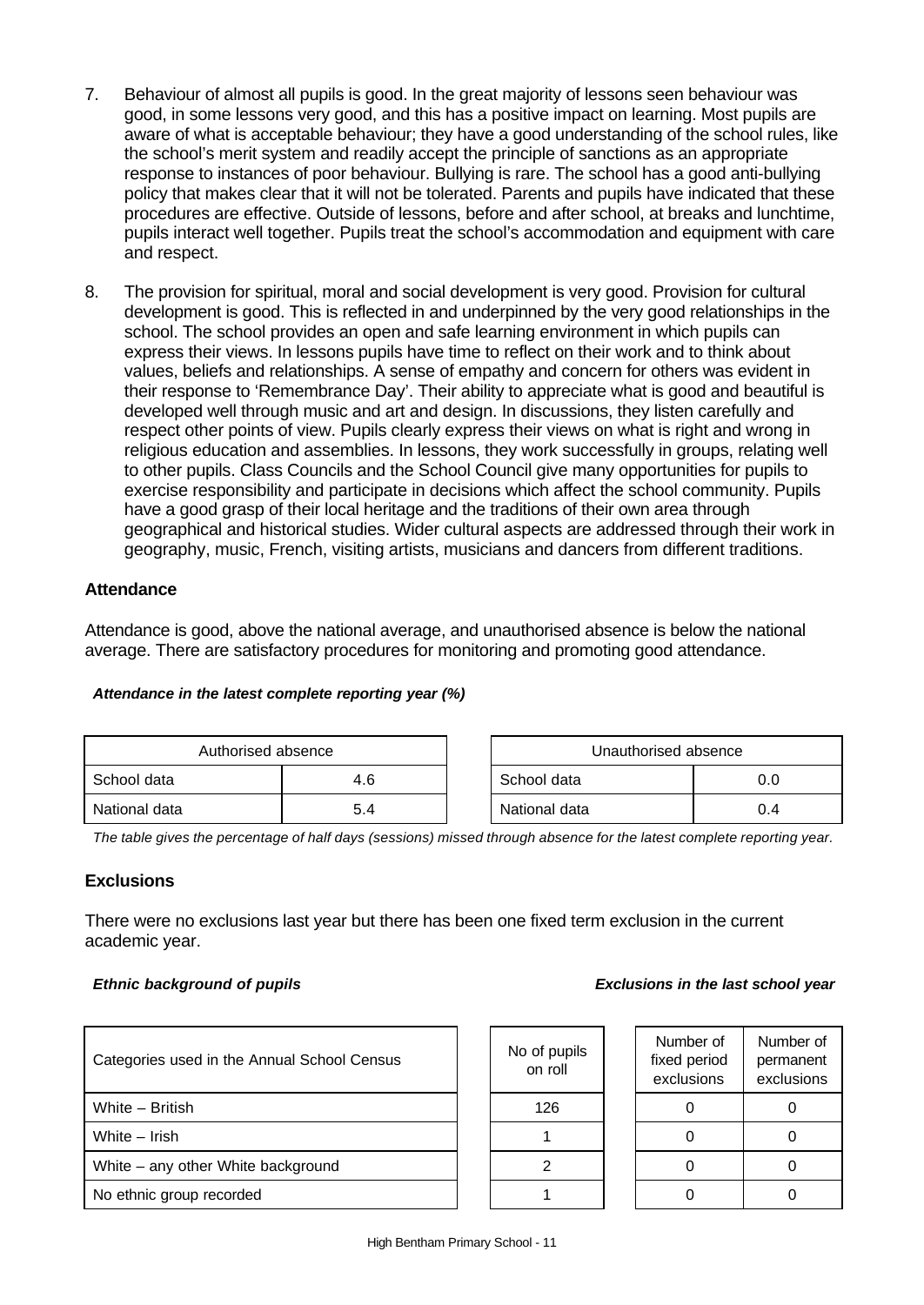# **QUALITY OF EDUCATION PROVIDED BY THE SCHOOL**

The quality of education provided by the school is good. There is good provision for pupils in English, mathematics, history and geography. There is very good provision for music and for pupils' personal development. This leads to good learning opportunities and pupils achieve well in these subjects. Provision has been maintained since the previous inspection.

# **Teaching and learning**

The quality of teaching is good. This has a positive impact on the quality of pupils' learning which is also good. Teachers know their pupils well and provide a wide range of activities to meet their needs and broaden their horizons. The assessment of pupils' attainment and progress is good and the results of these assessments are used well to guide pupils' future learning. The quality of teaching has been maintained since the last inspection report.

### **Main strengths and weaknesses**

- Teachers have high expectations of pupils and expect them to work hard and achieve their best. However, teachers do not always expect enough of pupils in the presentation of their work.
- Teachers provide very good encouragement for pupils, have good knowledge of pupils' achievements and plan lessons based on their previous attainment.
- Teaching for children in the Foundation Stage is good and lessons are interesting and engage children; as a result they enjoy coming to school and try hard in their work.
- The management of behaviour is very good and all pupils, whatever their ability, are given equal opportunities to succeed. Pupils with special educational needs make good progress because they are fully included in lessons.

### **Commentary**

9. During the inspection, teaching was satisfactory or better in all lessons. The headteacher's observation of colleagues teaching and the discussions on successful practice help to ensure that all pupils are learning effectively. The National Literacy and Numeracy Strategies have been successfully implemented and pupils' standards are above the expected levels for their age in English and mathematics. Teachers have high expectations of pupils and expect them to work hard and achieve their best. As a result, pupils respond well to the challenges and, in discussions, comment favourably on their enjoyment of lessons and on how well they think they are improving.

#### *Summary of teaching observed during the inspection in 32 lessons*

| Excellent | Very good | Good  | Satisfactory | Jnsatisfactory | Poor | Very poor |
|-----------|-----------|-------|--------------|----------------|------|-----------|
| (3%)      | 10 (31%)  | (53%) | 4 (12%)      |                |      |           |

*The table gives the number of lessons observed in each of the seven categories used to make judgements about lessons; figures in brackets show percentages where 30 or more lessons are seen.*

10. Teachers regularly use a range of assessments, including statutory and optional National Curriculum tests. The information available from these tests is used well to identify pupils' weaknesses and to guide teachers' planning, for example, by setting targets to improve pu`pils' attainment. The assessment of pupils' progress is a unified system used effectively by staff. Pupils gain sufficient information on how well they are achieving and there are clear targets on what they must do next to improve. However, targets are not always set for presentation and teachers' comments do not always indicate how pupils can improve this aspect of their written work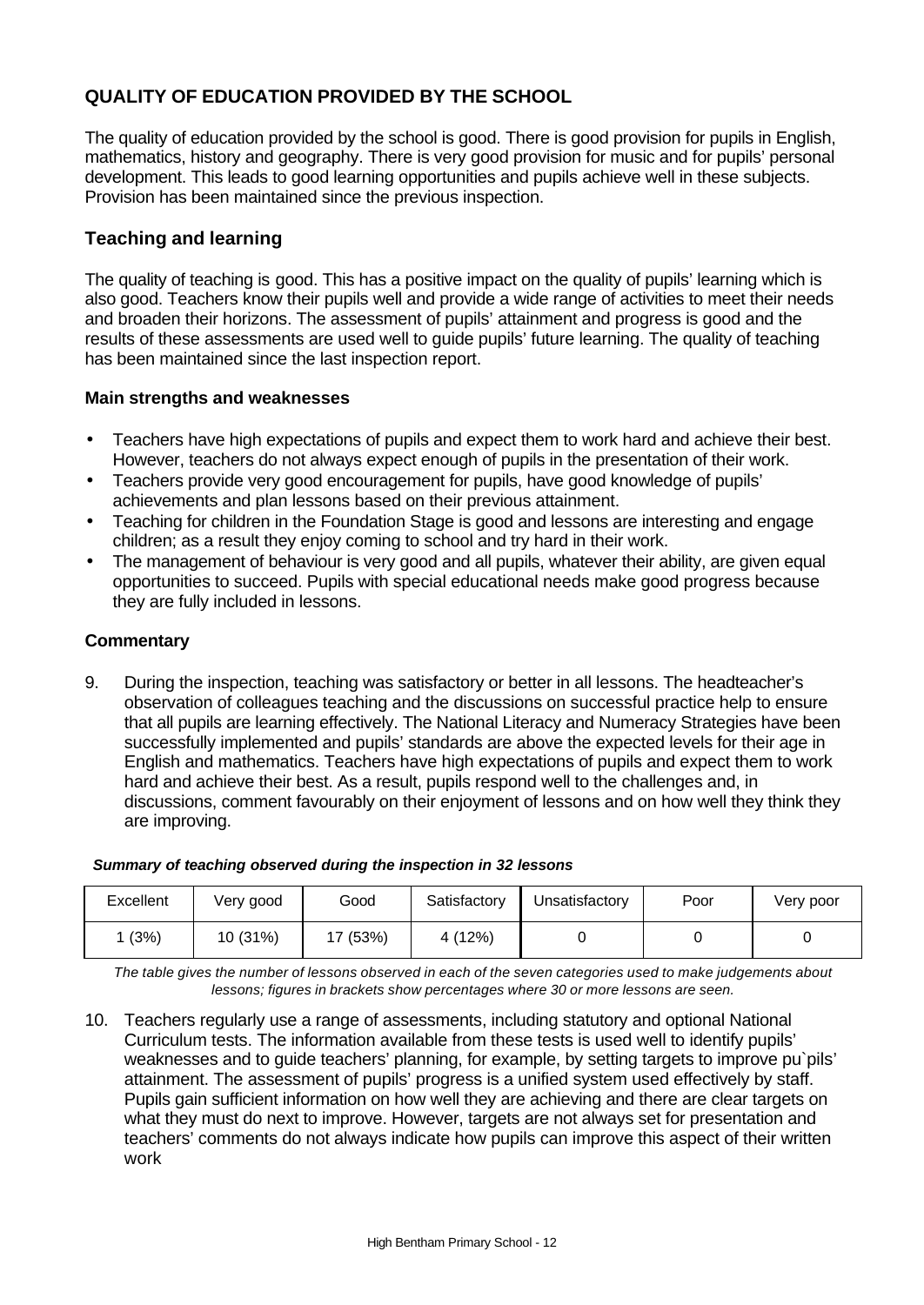- 11. The quality of teaching for children in the Foundation Stage is good. Teachers in the nursery and reception classes are confident in the planning which takes good account of children's individual needs and includes valuable daily opportunities for imaginative play. The children's learning is supported by thoroughly prepared, practical activities and experiences that are wideranging and interesting. This motivates children, including those with special educational needs, to learn well. Teachers share resources very well and they bring enthusiasm, skill and understanding to children's learning. Every opportunity is taken to develop spoken language, literacy and numeracy skills by careful questioning and vocabulary development. There is a good balance between direct teaching and opportunities for structured play activities. All adults are good examples for children to follow because they treat everyone with care, courtesy and respect.
- 12. The teaching of basic skills in English and mathematics is good and teachers make lessons interesting which results in pupils being attentive and eager to answer questions. Teachers' planning is clearly linked to the requirements of the National Literacy and Numeracy Strategies. The pace of lessons is good and pupils have very good relationships with teachers and adults in the classroom, which means that pupils are keen to please teachers and do well. Teachers' expectations of pupils' behaviour and effort are high and pupils are expected to do their best. This was seen in a very good lesson in mathematics for pupils in the Year 3/4 class when pupils improved their knowledge and skills of the properties of shapes. They listened attentively to others' answers. The brisk pace of the lesson and the mature attitude of pupils led to good learning and pupils' improving skills in the creation of large shapes by joining smaller ones together. Teachers use the literacy strategy effectively and plan lessons that are challenging and interesting. For example, in an English lesson for pupils in the Year 4/5 class they were challenged well to compare the way different authors started their stories. Pupils recognised direct speech and used it effectively to start their own stories.
- 13. Teachers know and manage their pupils very well and provide good support for different activities. The very good relationships between staff and pupils create a secure climate in which to learn. The school has an established system to encourage pupils to read and learn spellings at home and this has a positive effect on their learning. The setting of regular homework is consistent across the school and parents support their children well in the activities given. The school ensures that all pupils, whatever their abilities, are included in all activities, which makes a positive contribution to their learning. The quality of teaching of pupils who have special educational needs is good. Teachers and learning support staff know the pupils very well and have very good relationships with them. Learning support staff liaise effectively with teaching staff and this enables the support in lessons to be well targeted to what pupils need to do next. The school has good assessment procedures for pupils with special educational needs and staff use this information well to plan activities that are well matched to what pupils know and can do.

# **The curriculum**

Provision is good. The curriculum meets all pupils' needs well. The curriculum is well balanced and relevant for all pupils, although the limited outdoor provision in the nursery and reception classes restricts the opportunities for children to make choices to work in this area. The curriculum is enriched by visits, visitors and a wide range of extra-curricular activities. Resources and the accommodation are satisfactory and used well by staff to ensure all pupils get the best from their time in school. However, due to a shortage of space, the library is limited in size.

#### **Main strengths and weaknesses**

- There is equality of access and opportunity provided for all groups of pupils.
- The provision for the development of personal, social and health education is good.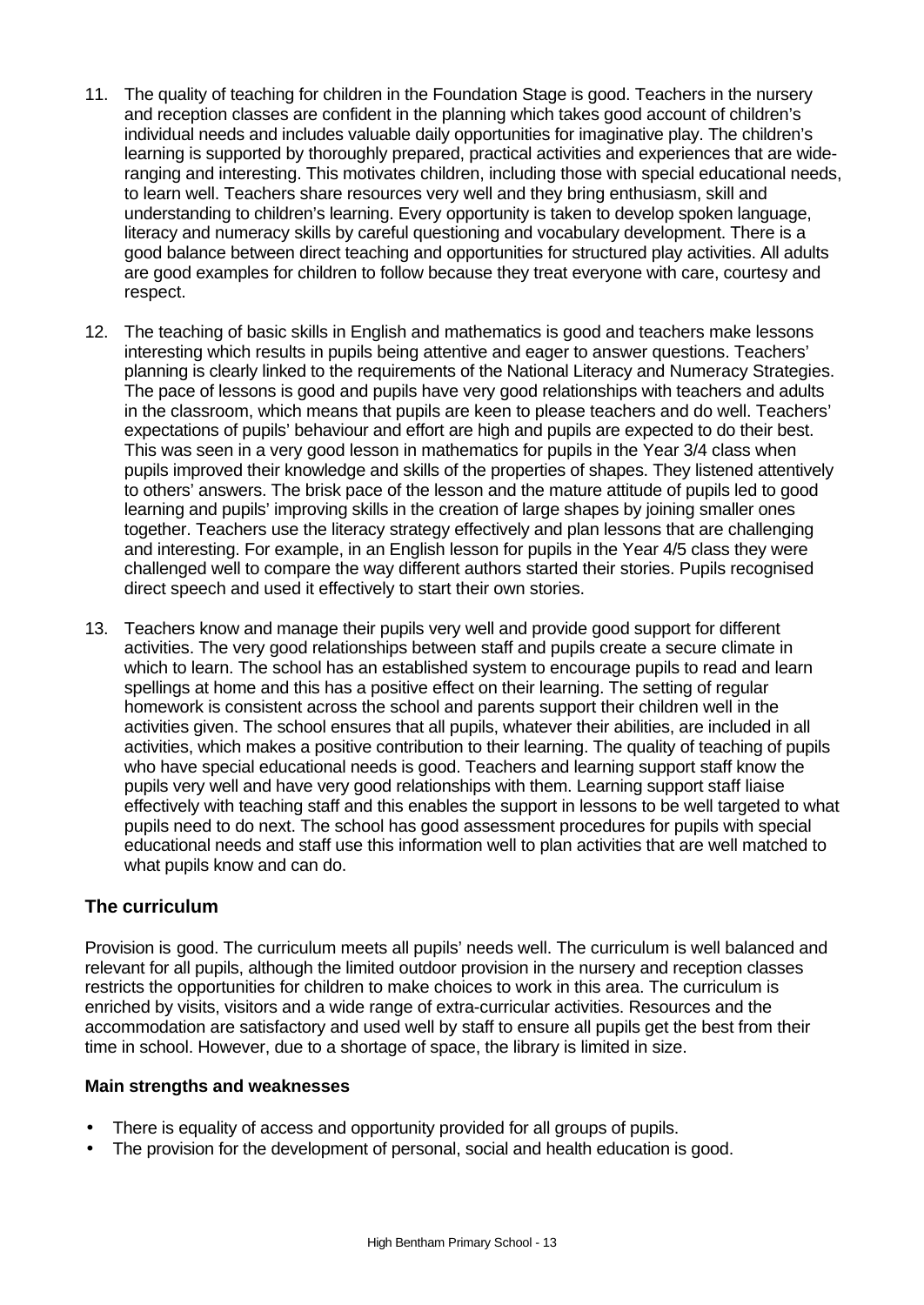### **Commentary**

- 14. The Foundation Stage children enjoy a good start to their early schooling. The curriculum provides a wide range of planned and structured activities which gives the youngest children a sound start across all the recommended areas of learning, especially speaking and listening and personal and social development. Throughout the school staff ensure that all pupils, whatever their ability, are given equal access to all aspects of the curriculum.
- 15. Drugs and health education policies are in place and lessons help to develop citizenship and care of the environment. Visitors, including local artists, musicians, local services and an Italian chef, add to the richness of the curriculum. Pupils are involved in a range of educational visits which make their learning more meaningful and make a very good contribution to their personal and social development. These include Grisedale Forest, Skipton Castle and Settle Theatre. Pupils also use the locality for study in order to enhance learning whilst older pupils participate in a residential experience where they learn to live and share with each other.
- 16. The curriculum provided for pupils with special educational needs is good. The school helps pupils with special educational needs to achieve well. The school systems are well organised and managed so staff have a clear picture of the needs of individuals. Teachers' planning makes sure that necessary strategies and resources are in place during the lesson to support these pupils. This, combined with effective use of teaching assistants, ensures pupils with special educational needs pupils make good progress.
- 17. The school provides a good range of extra-curricular activities. These include some sporting activities as well as many musical opportunities such as guitars, flutes, recorders and choir. The breadth and range of activities on offer are a strength of the school. These allow all pupils access to a wide range of studies and help to develop positive attitudes to learning. The number, use and quality of teaching assistants enable all groups of pupils to have good access to the curriculum. They are well briefed, support pupil progress throughout lessons and contribute well to the overall assessment of pupils.
- 18. The provision for pupils' personal, social and health education is good. For example, during lessons and break times older pupils take responsibility, and at lunchtimes pupils socialise well and chat happily to each other. They are polite and well mannered and behave in a civilised manner at all times. Pupils learn to play an active role as citizens by participating in the School Council and also by supporting charities and local community events.
- 19. The accommodation is satisfactory and used well by staff to ensure all pupils get the best from their time in school. Most of the building is spacious, attractive and well maintained and gives pupils a safe and secure environment in which to learn. However, the lack of an outside play area means that the youngest children cannot choose to work independently outside and this aspect of the Foundation Stage curriculum cannot be fully developed. The provision of resources is sound. However, due to shortage of space, the school library is unsatisfactory and cannot be used effectively by classes because of its position in the school.

#### **Care, guidance and support**

Provision is good and has been maintained since the last inspection. This is a caring school that provides a secure environment in which pupils feel happy and safe. There are good procedures relating to child protection, and health and safety. The good standard of support and guidance and good induction procedures enable pupils to settle quickly into the school environment. The school actively seeks pupils' views of the school, for example through surveys and in discussions in the School Council.

#### **Main strengths and weaknesses**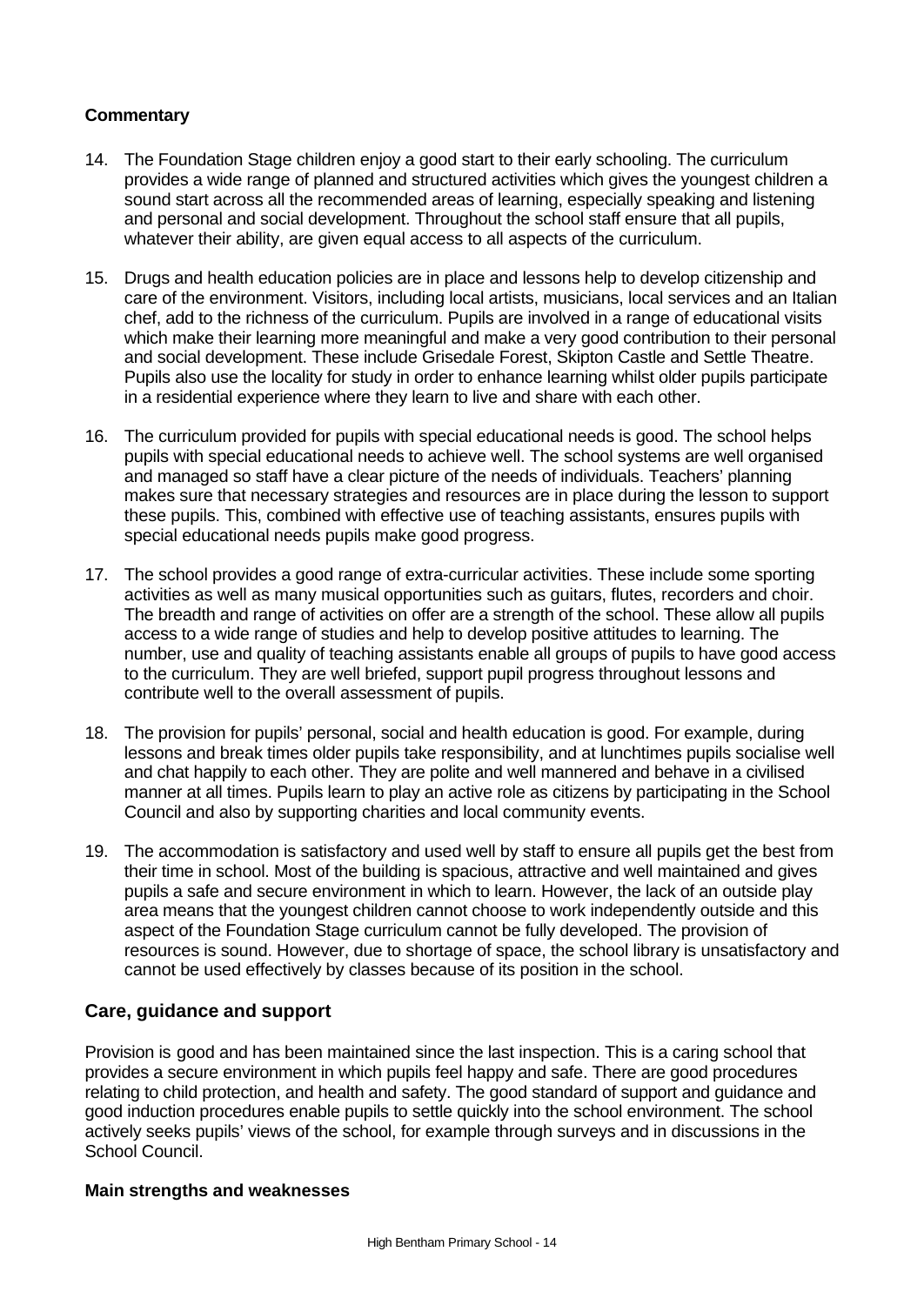• Relationships between staff and pupils are very good and help to provide a good standard of support and guidance for pupils.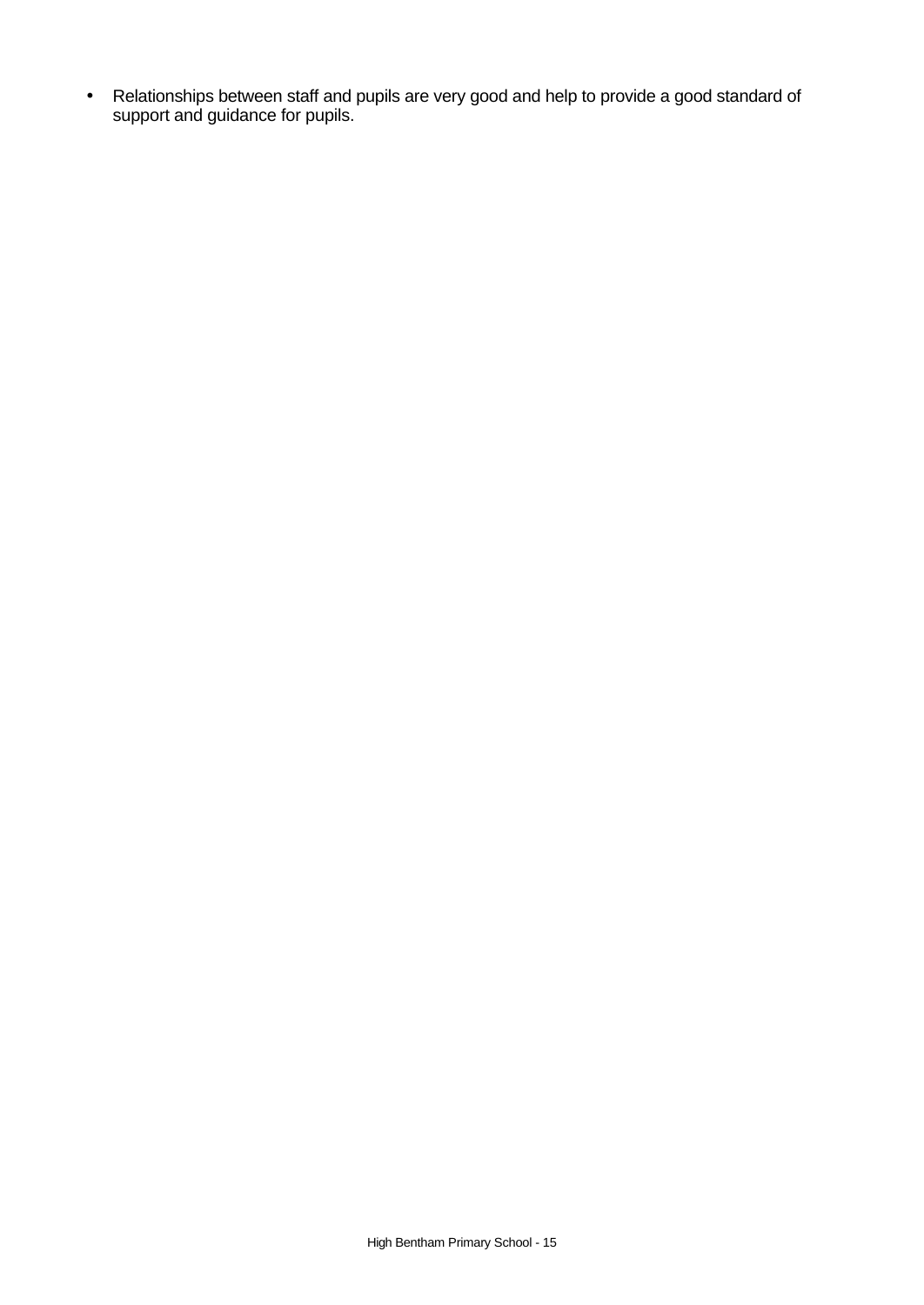# **Commentary**

- 20. The school is committed to providing a safe working environment for staff and pupils. The health and safety policy meets statutory requirements and is implemented by the headteacher. Procedures for general risk assessments are in place and inspections are carried out on a regular basis. First aid provision is good and good records of accidents and injuries are maintained. The arrangements for child protection are good. The headteacher is the designated teacher and has received appropriate training.
- 21. Pupils are provided with a good level of personal support and guidance that is underpinned by teachers' good knowledge of them and the very good relationships between them. Pupils say that they are confident to approach teachers should they have any problems and that they would be provided with appropriate guidance and support. Staff maintain good records of pupils' academic and personal development, and all pupils have discussions about targets for improvement and how they can achieve these targets. There are very good procedures for the induction of children into the school which enable them to settle quickly into the school environment.
- 22. The school provides pupils with a good level of care and support that enables them to concentrate on their lessons and has a positive impact on their learning. The school actively seeks pupils' views mainly through the School Council and discussion time in lessons. The school values pupils' views and where practicable takes these views into consideration when reviewing policies and procedures. For example, the school consulted the School Council before redesigning the playground and providing new playground equipment.

# **Partnership with parents, other schools and the community**

The school has developed a very strong partnership with parents who have very positive views of the school. The school has developed very good links with the community and other schools that make a very good contribution to pupils' learning. There has been an improvement in this aspect of school life since the last inspection.

#### **Main strengths and weaknesses**

- The quality of information given to parents is very good.
- The involvement of the school in the community and the links with other schools have a very positive effect on pupils' achievements.

- 23. The quality of information given to parents is very good. The school brochure and governors' annual report provide a wide range of information about the school and its activities and meet statutory requirements. Regular newsletters and letters about specific events ensure that parents are kept up to date about current school activities. Parents are invited to three parents' meetings each year and pupils' annual reports are of good quality; they give clear guidance on pupils' attainment and progress, and targets for improvement. The leadership and management ensure that the school actively seeks the views of parents which are analysed so that their views may be incorporated into new or revised school policies and procedures. For example, the introduction of pupils' mid-term reports was in response to a recent questionnaire. There are good arrangements to involve parents of pupils with special educational needs in the development and review of their children's individual educational plans.
- 24. Parents' views of the school are very positive. Virtually all parents are pleased with the progress their children make in their learning, the quality of teaching, the good standard of behaviour and the expectation that their children will work hard. Parents also indicated that their children enjoy coming to school, that the school is helping them to become more responsible and mature and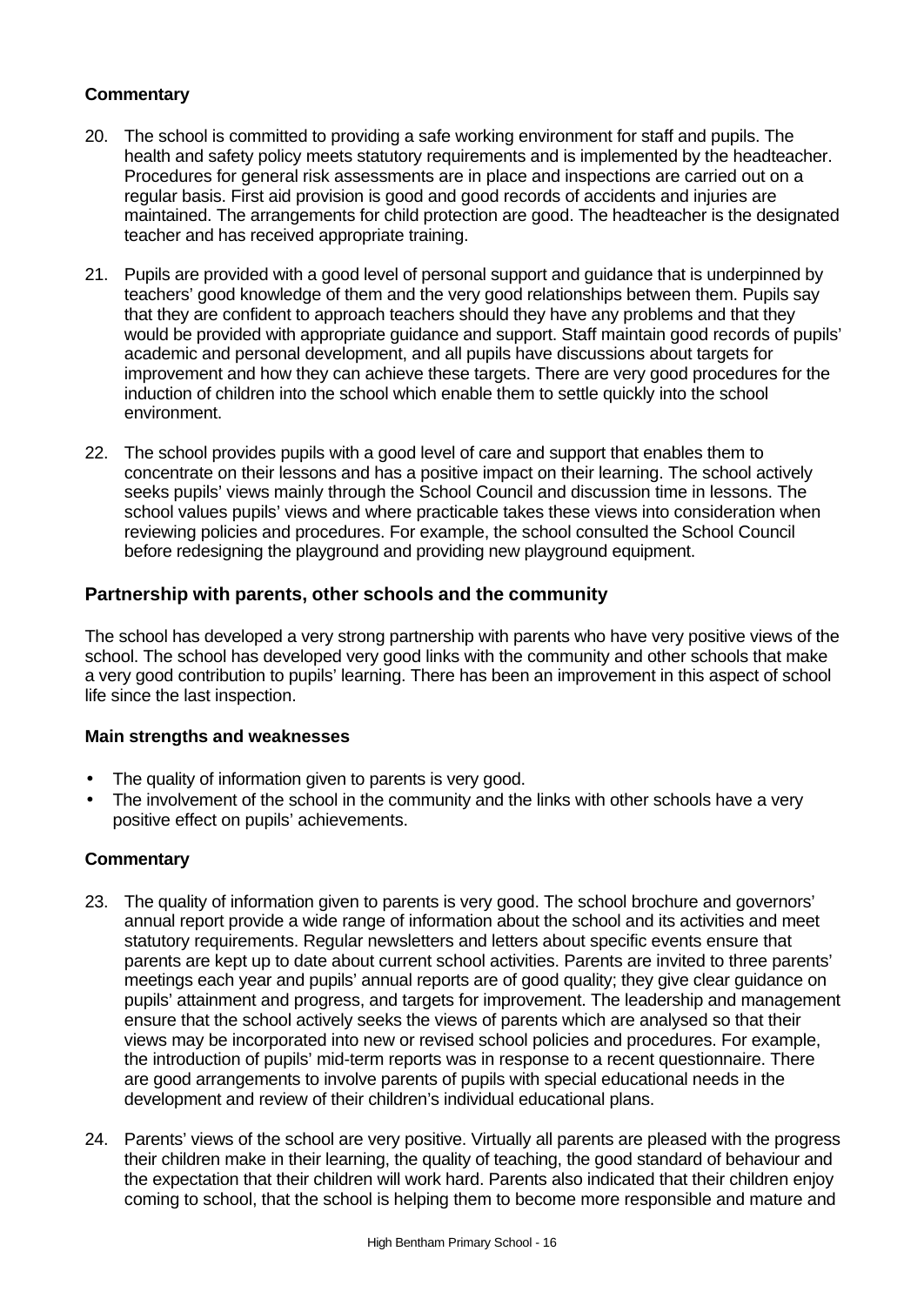that they are kept well informed about their children's progress. Evidence from the inspection confirms these positive views of the school.

- 25. Parents' involvement in their children's learning is good. The school makes good use of parental skills; for example one parent, an Italian chef, led a group of pupils making ravioli. Parents are encouraged to be involved in a wide range of activities including a drugs awareness programme, and literacy, numeracy and ICT evenings. Parents say that these activities enable them to make a significant contribution to their children's learning. There is an active Friends Association that organises social and fund-raising events. Significant amounts of money have been raised to finance additional learning resources; for example they support swimming tuition and transport and have made a substantial donation to the costs of the allweather pitch, all of which have had a positive impact on pupils' learning.
- 26. The school's links with the community are very good and make a significant contribution to pupils' learning. There is a range of visitors to the school, including artists, musicians and theatre companies who enhance pupils' learning in drama, art and design and music. The school makes good use of the local community, and visits to a local museum and library and local field trips support pupils' learning well. Links with the local parish church supports pupils' spiritual and cultural development. The school's links with other educational establishments are very good. It has established strong links with a number of other schools, using their facilities for sports, science, art and design, and drama. They have established strong links with the local secondary school and the school has developed good transitional arrangements that include effective liaison between staff and the transfer of relevant information. The strong links with local colleges involve work experience and teacher training placements. All have a positive impact on pupils' learning and understanding of the wider community.

# **LEADERSHIP AND MANAGEMENT**

The leadership and management of the school are good. Leadership by the headteacher and key staff is good. The involvement in and governance of the school by the governing body are very good. The management of the school by the headteacher and governing body is good. The accommodation has a number of weaknesses that restrict the provision that can be made for pupils. Staff work well together to minimise the impact of these deficiencies. The recently appointed headteacher, well supported by staff and governors, has worked successfully to maintain the quality of leadership and management.

#### **Main strengths and weaknesses**

- The headteacher, staff and governors give a clear educational direction for the school.
- There are observations of teaching and learning by the headteacher, key staff and governors. The discussions following these observations are used very well to highlight good practice and provide the basis for areas for future development.
- The school has fully implemented the initiative on performance management, and the good professional development of all staff has been closely linked to the present school improvement plan.

#### **Commentary**

27. Following the leadership of the headteacher, all staff are enthusiastic and this fosters a very positive family atmosphere in the school, where all staff and pupils are valued and their efforts are very well supported. The school's leadership has responded very effectively to the last inspection and all issues identified for improvement have been successfully addressed. Professional development is closely linked both to the needs of individual teachers and to the needs of the school. For example, staff have attended courses to develop ICT skills and this has helped them to improve pupils' confidence and attainment in the subject. The headteacher and staff attend courses and visit other schools in the local area; called the cluster group, they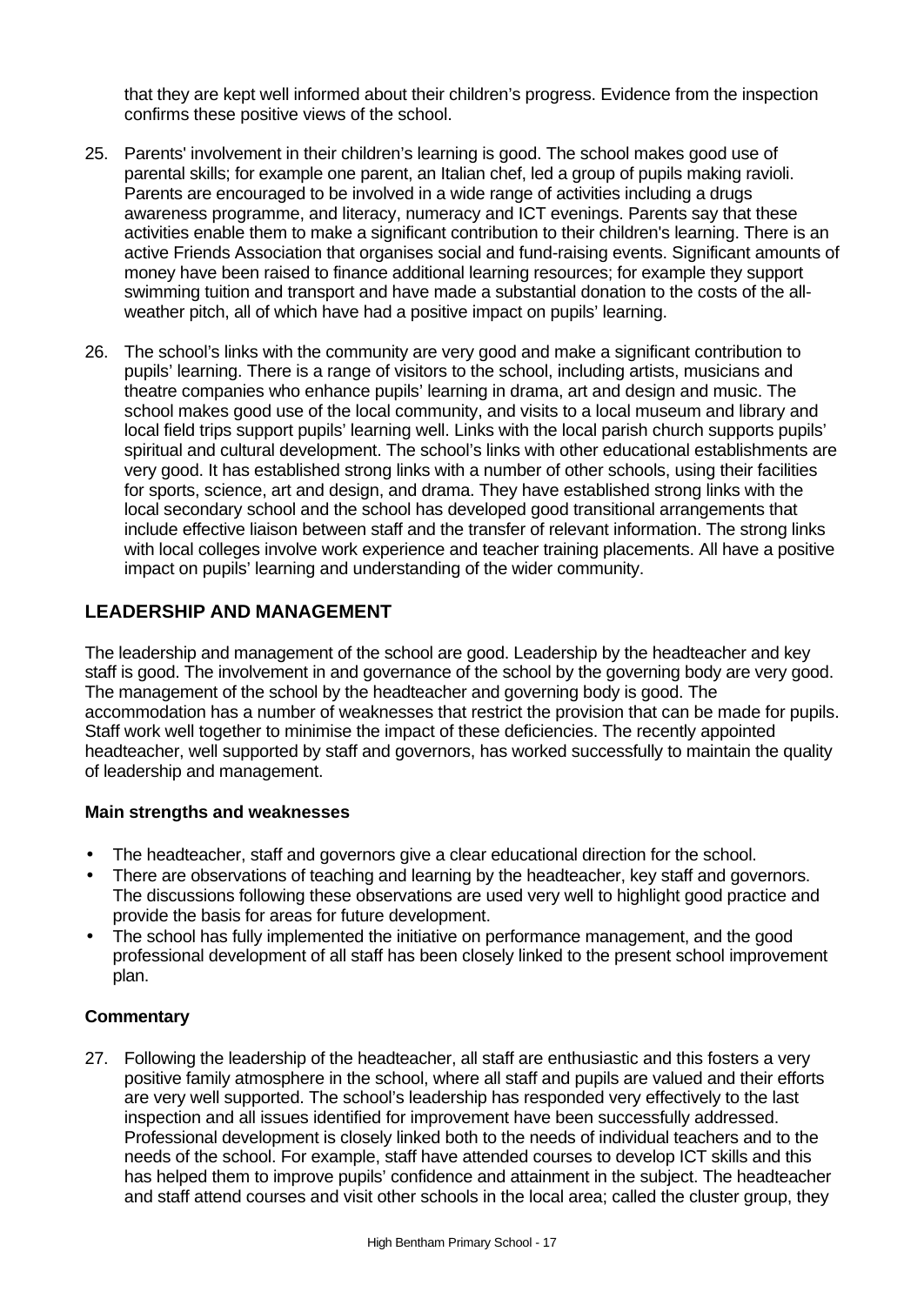then pass on information to their colleagues in discussions or by sharing documentation showing examples of good practice.

- 28. The overall management of the school is good. Closer checks by the recently appointed headteacher and key staff have maintained good teaching and the establishment of a positive atmosphere when discussing future developments. Through the quality of their teamwork the staff have devised clear and rigorous procedures for checking planning, observing each other at work and analysing the results of standardised and National Curriculum tests. This has worked well and pupils' achievements are good in many aspects of school life. The school improvement plan is detailed and effective, clearly identifies the priorities and targets to be tackled and guides the work of the school. It provides a baseline against which future development can be measured and is helping the school to continue to improve and develop. For example, pupils' attainment was below average in ICT at the last inspection but a good plan for improvements, teacher training and the use of the computer suite have made significant improvements in pupils' achievements in ICT. Educational and financial planning is clearly cross-referenced and the headteacher and governors work very closely together. As a result, the governors are very well informed and are not afraid to challenge decisions about spending and the curriculum. They ensure that the school competes for best value.
- 29. Governors hold regular meetings to enable them to support the headteacher and meet their statutory responsibilities. There are link governors in place for literacy, numeracy, special educational needs and all subjects of the National Curriculum, who visit the school regularly and effectively ensure that they know and understand how well pupils are learning. The chair of the governing body works very closely with the headteacher and they meet regularly to discuss the school and its work. As a result, governors have a clear picture of the work of the school and are particularly pleased with the achievements and learning of all pupils. The school uses funds designated for particular purposes well. There are good procedures to ensure the budget is well spent and the most recent audit showed that all systems were in place and well managed.

#### **Financial information**

| Income and expenditure $(E)$ |         |  | Balances (£)                        |        |
|------------------------------|---------|--|-------------------------------------|--------|
| Total income                 | 353,494 |  | Balance from previous year          | 32.382 |
| Total expenditure            | 367,657 |  | Balance carried forward to the next | 18.219 |
| Expenditure per pupil        | 2,589   |  |                                     |        |

| Financial information for the year April 2002 to March 2003 |  |  |  |
|-------------------------------------------------------------|--|--|--|
|-------------------------------------------------------------|--|--|--|

| Balances (£)                        |        |
|-------------------------------------|--------|
| Balance from previous year          | 32,382 |
| Balance carried forward to the next | 18.219 |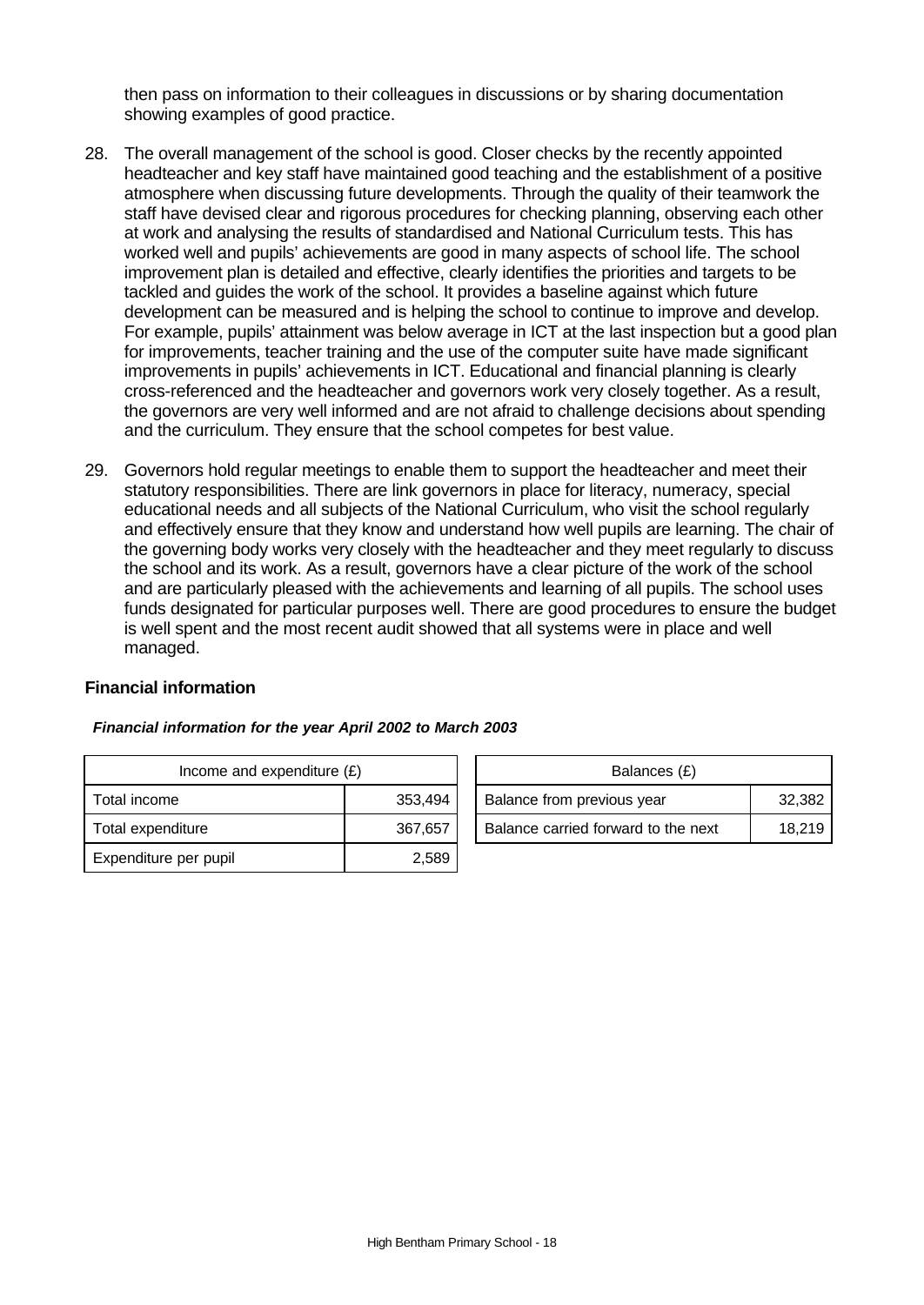# **PART C: THE QUALITY OF EDUCATION IN AREAS OF LEARNING AND SUBJECTS**

# **AREAS OF LEARNING IN THE FOUNDATION STAGE**

Provision for the children in the Foundation Stage is **good**. Provision and standards have been maintained since the last inspection.

#### **Main strengths and weaknesses**

- The curriculum provision is good including enrichment by visitors and the quality of activities offered, especially in the nursery class.
- There is a strong whole team approach across the Foundation Stage including planning and use of resources. However, there is unnecessary duplication of assessment and record keeping.
- The leadership and management of the Foundation Stage is good and there are good parent/school relationships
- The opportunities for children to work independently outside are restricted because of the lack of a suitable area.
- A greater sense of urgency towards learning is needed in some lessons in the reception class in order to sustain the very good start children make in nursery.

# **Commentary**

30. Curriculum planning in the Foundation Stage is good and carried out jointly by the teaching team**.** The good quality teaching ensures that children's learning is supported by thoroughly prepared, practical activities and experiences that are wide-ranging and interesting. This motivates most children, including those with special educational needs, to learn well. Activities are based upon the Foundation Stage curriculum and as children get older, they are introduced to slightly more formal ways of working to prepare them for the National Curriculum. However, in some lessons time is not always used as effectively as it could be in the reception class and challenge for all children needs to be further developed to extend the high quality learning they experience in nursery. Other key strengths of teaching are the use of shared resources and the high expectations of most teaching and support staff. They bring enthusiasm, skill and understanding to the children's learning. Every opportunity is taken to develop spoken language, literacy and numeracy skills by careful questioning and vocabulary development. Nursery and reception have large spacious rooms but there is no independent access for children to a secure and safe outdoor area, in order to enhance physical development.

# **PERSONAL AND EMOTIONAL DEVELOPMENT**

#### Provision is **good**.

#### **Main strengths and weaknesses**

The range of activities to develop routines, good behaviour, good work habits and the whole child is effective.

#### **Commentary**

31. All children in the Foundation Stage achieve well in this area of learning because they receive patient, caring and appropriate teaching. Progress is good because teachers specifically plan activities to promote skills through other areas of learning, where they have high expectations of the children. In nursery, children quickly get to know regular routines and how to use certain pieces of equipment. They take part willingly, for example, at tidy up time, because they have learnt that working together makes the task easier. Reception staff build on these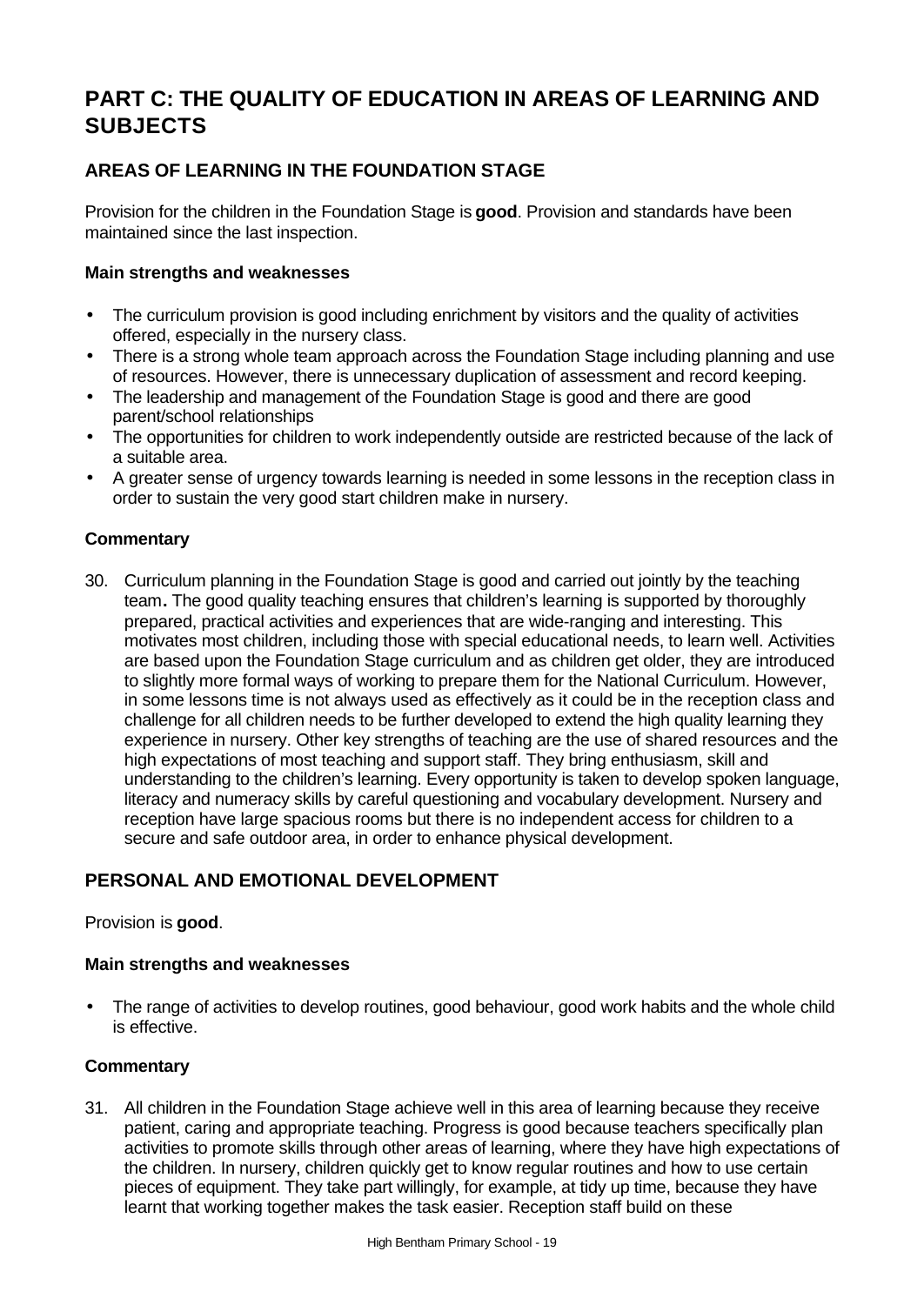developments and continue to reinforce this learning. Children quickly realise that good behaviour is expected because all staff praise it and calmly explain why other behaviours are not acceptable. As a result, most children show good levels of self-discipline and confidence by the end of the year. Relationships are very positive throughout the Foundation Stage and help to play a significant part in children's learning. They enjoy their work and they respond positively to all the new experiences.

# **COMMUNICATION, LANGUAGE AND LITERACY**

Provision is **good**.

#### **Main strengths and weaknesses**

- The range of activities offered is good.
- All staff develop speaking and listening skills well.

#### **Commentary**

- 32. Most children enter nursery at the expected levels for speaking and listening. Most children will have achieved the goals children are expected to reach by the end of reception and several will have surpassed them. They make good progress because of the good teaching by all members of the teaching team. Children continue to develop their confidence with speaking because the staff engage in almost continual conversation with them. They chat, question and encourage children to extend their vocabulary and to encourage confidence in speaking, listening and writing at all times. The nursery and reception classrooms are rich environments for promoting the use of language. Children learn to initiate their own conversations because they are shown and become interested in the well-planned activities, as they play, for example, in the 'park keeper's house' or the home corner.
- 33. Children listen attentively to class stories such as *Owl babies*, joining in when they can. Higher attaining children identify names and sounds of certain letters. Clear labels, descriptions and pictures are prominently displayed and used to encourage the development of early reading skills. Children use the book areas independently to 'read' books and develop a good interest in books and stories. They use the writing areas well to write letters or lists. Teachers provide many well-chosen experiences to enhance children's skills, especially in speaking and listening. Children, when confidently established in school, take books home to read or share with adults.

# **MATHEMATICAL DEVELOPMENT**

Provision is **good**.

#### **Main strengths and weaknesses**

The range of activities and resources provided is good.

#### **Commentary**

34. Children's achievements in mathematics are satisfactory. On entry to nursery, they experience a wealth of opportunities to use mathematics in practical ways and across other areas of learning. They are introduced to simple numbers, names and shapes and some begin to count to five and beyond. In reception, most children count to ten forwards and backwards and some carry out this activity with numbers to 20 and beyond. Staff encourage children to use mathematical vocabulary as they explain their work. Much attention is given to consolidating children's learning through play situations and positional language is emphasised through play, during story time and free flow activities. Nursery children have access to a wide range of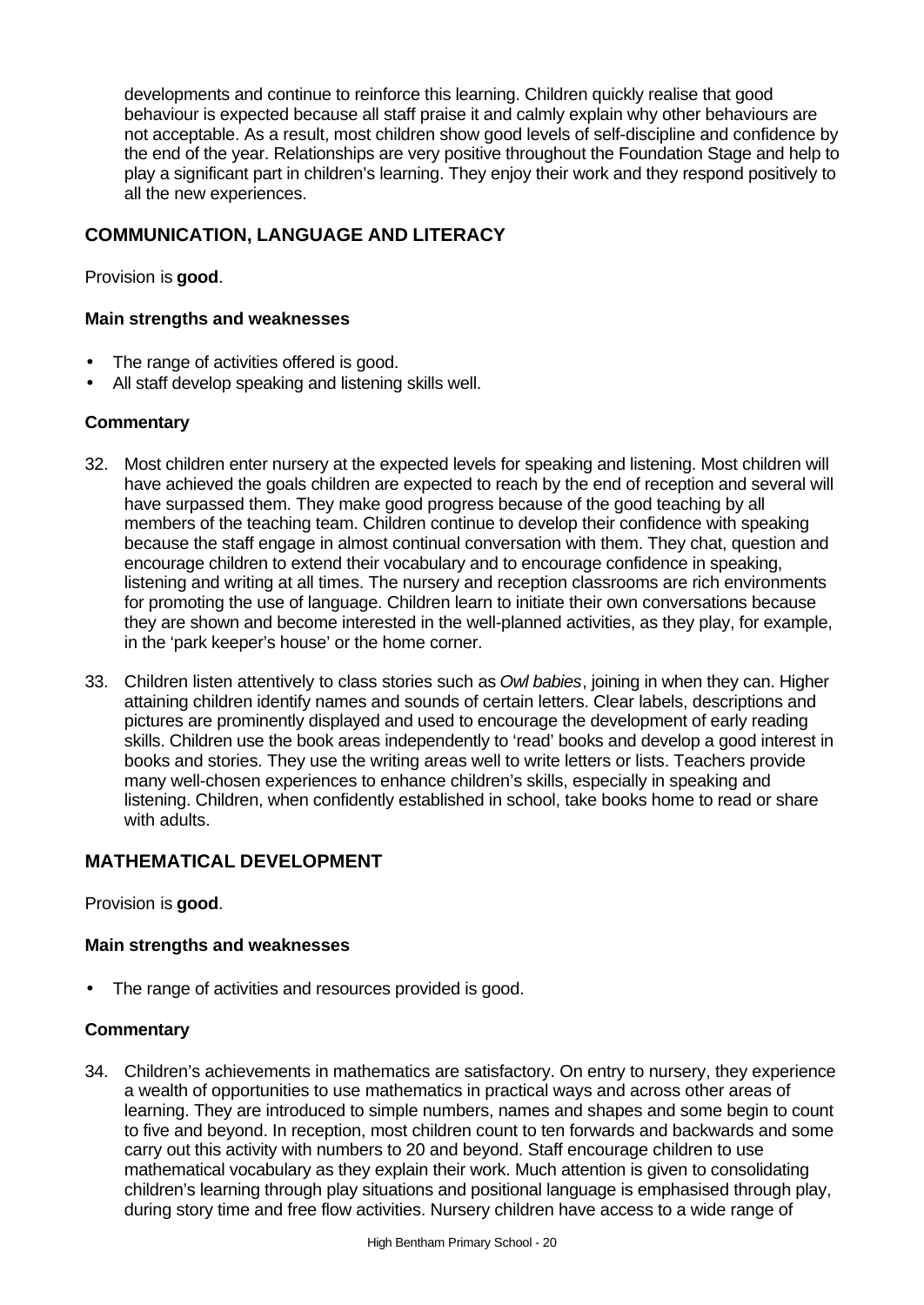small, delicate equipment for pouring and measuring which they treat with great care and respect. Reception children are more teacher directed and the scope of some activities is limited. In nursery and reception, teaching is good, offering children opportunities to consolidate learning and extend their mathematical thinking.

# **KNOWLEDGE AND UNDERSTANDING OF THE WORLD**

Provision is **satisfactory**.

#### **Main strengths and weaknesses**

The range of activities and learning opportunities is good.

#### **Commentary**

- 35. Nursery and reception classes make sound provision for developing children's knowledge and understanding of the world and achievement is good. Children are in line to reach the expected levels by the end of the reception year and a few will surpass these. Teaching is good and staff plan an interesting range of activities which helps children learn about the world around them and helps develop an appropriate vocabulary. For example, in nursery, they make pasta with a parent who is a chef, and they cut and mould dough. Older children study seasonal changes, looking at fruits and seeds and effects on wildlife. The attractive displays and photographs show evidence of the exciting activities that children are offered. In most activities, children have good adult support to help them develop vocabulary and knowledge.
- 36. Using photographs, children identify specific sites around the school. This type of activity is an introduction to simple geographical skills. Children begin to investigate simple scientific ideas and in nursery and reception all children have good access to computers. The children have a wide range of competence in the use of computers. Older children use an art program to create animal pictures. All are given support and guidance at an appropriate level. Children take part in discussions to raise awareness of their own traditions and those of other cultures. This helps children to learn the need to respect the views of others and raise their awareness of the importance of belonging.

# **PHYSICAL DEVELOPMENT**

Provision is **satisfactory**.

#### **Main strengths and weaknesses**

- Many interesting opportunities to develop this aspect are provided.
- There is not a safe and secure outside area where children can choose to work.

#### **Commentary**

37. Most children are in line to reach expected standards by the end of reception because they are motivated and teaching is good throughout the Foundation Stage. On entry to nursery, children learn quickly and make good progress because they participate in purposeful activities. Both classes use the school hall for physical activity. Reception children develop an awareness of space and how to move about safely, with an awareness of others. Although children do use the outside area in groups or as a class, where they use large toys and equipment, they do not have a safe secure space where they choose outdoor learning. This would enhance provision for this aspect of development.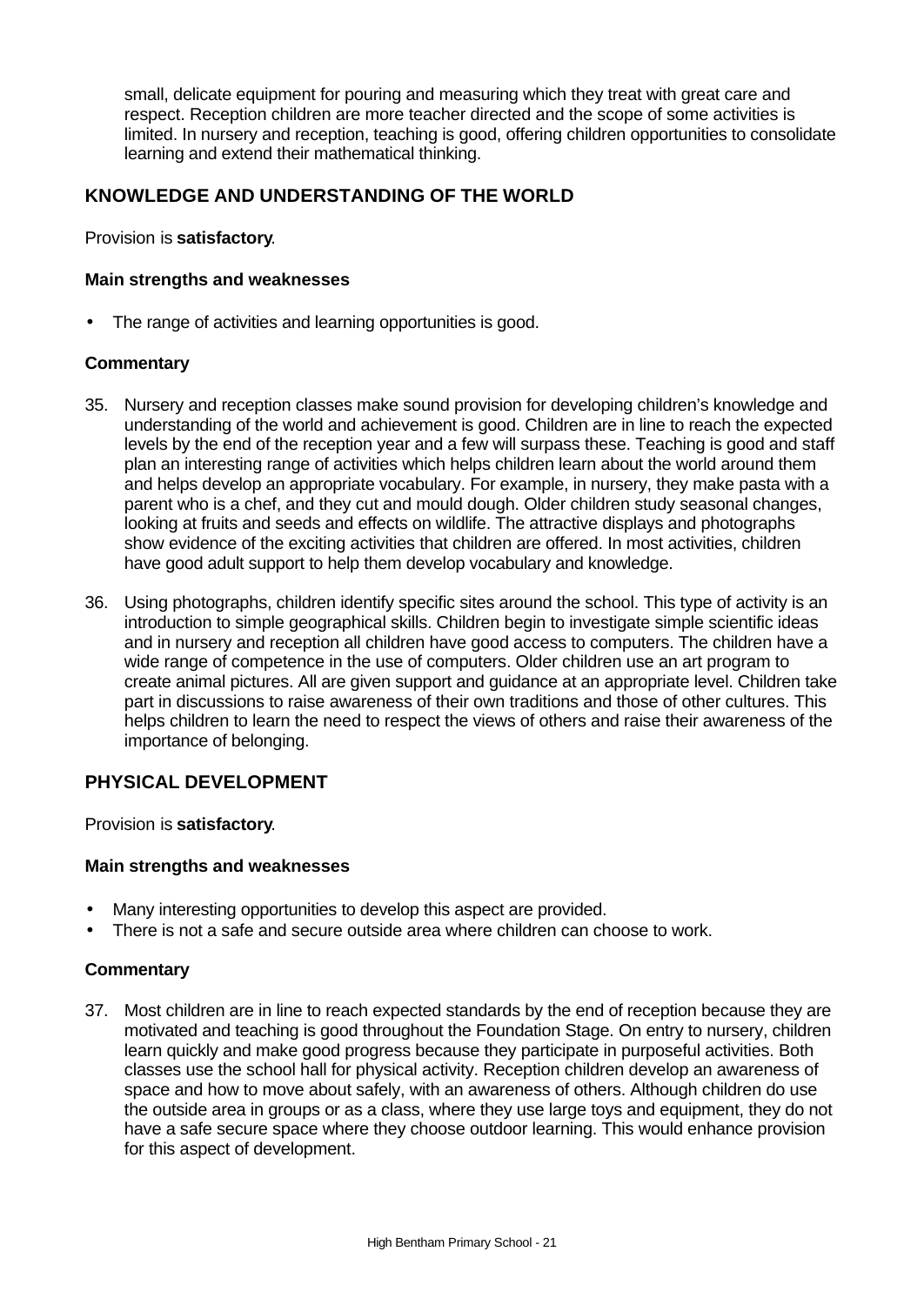38. Throughout the nursery and reception class, children are given ample opportunities to develop hand eye co-ordination. For example, they manipulate the computer mouse, and roll and mould play dough. They use building toys and wooden blocks effectively and small world figures to invent play scenarios. Most children are on course to meet the goals children are expected to reach in this area of development and many will surpass them.

# **CREATIVE DEVELOPMENT**

Provision is **satisfactory**.

#### **Main strengths and weaknesses**

- A good range of resources and activities is provided.
- Some activities in reception are limiting and too teacher directed.

### **Commentary**

39. Nearly all children's attainment is at expected levels for children of this age due to good teaching and good quality provision, especially in the nursery. Children's achievement is good because they have access to daily creative opportunities. The resources provided for creative exploration are a strength of provision. In nursery, children create models, paint and draw members of their families. In reception, children make potato prints of shapes, create shape pictures and paint autumn pictures. Children are taught basic skills and techniques in their creative work and this can be seen in the scope of their results. However, there are limited opportunities to make their own choices of materials and evaluate and modify their work accordingly. Children's creative skills are developed further by the provision of a wide range of activities in the role-play area using good quality resources. This is especially notable in the nursery. Staff talk to children as they play to develop their ideas and vocabulary and to encourage their understanding of the need to share and help others.

# **SUBJECTS IN KEY STAGES 1 AND 2**

# **ENGLISH AND MODERN FOREIGN LANGUAGE**

Provision for English is **good**.

#### **Main strengths and weaknesses**

- Good teaching helps all pupils to make good progress and attain standards above the levels expected for their ages.
- Good use is made of information from tests and assessments to decide how to help pupils learn.
- Writing skills are developed well in most subjects but less so in science for the older pupils. Marking identifies where pupils can improve but in some classes it does not always identify how to improve presentation.
- Leadership and management in the subject are good.
- Accommodation for the library is unsatisfactory.

# **Commentary**

40. Standards in the subject are rising when compared to previous years, because of good quality teaching, leadership and management in the subject. For example, in the 2003 National Curriculum tests, Year 2 pupils reached above average standards in reading and well above average standards in writing. School assessments and inspection evidence indicate that standards in Year 5 in reading, writing and speaking and listening are above average. Pupils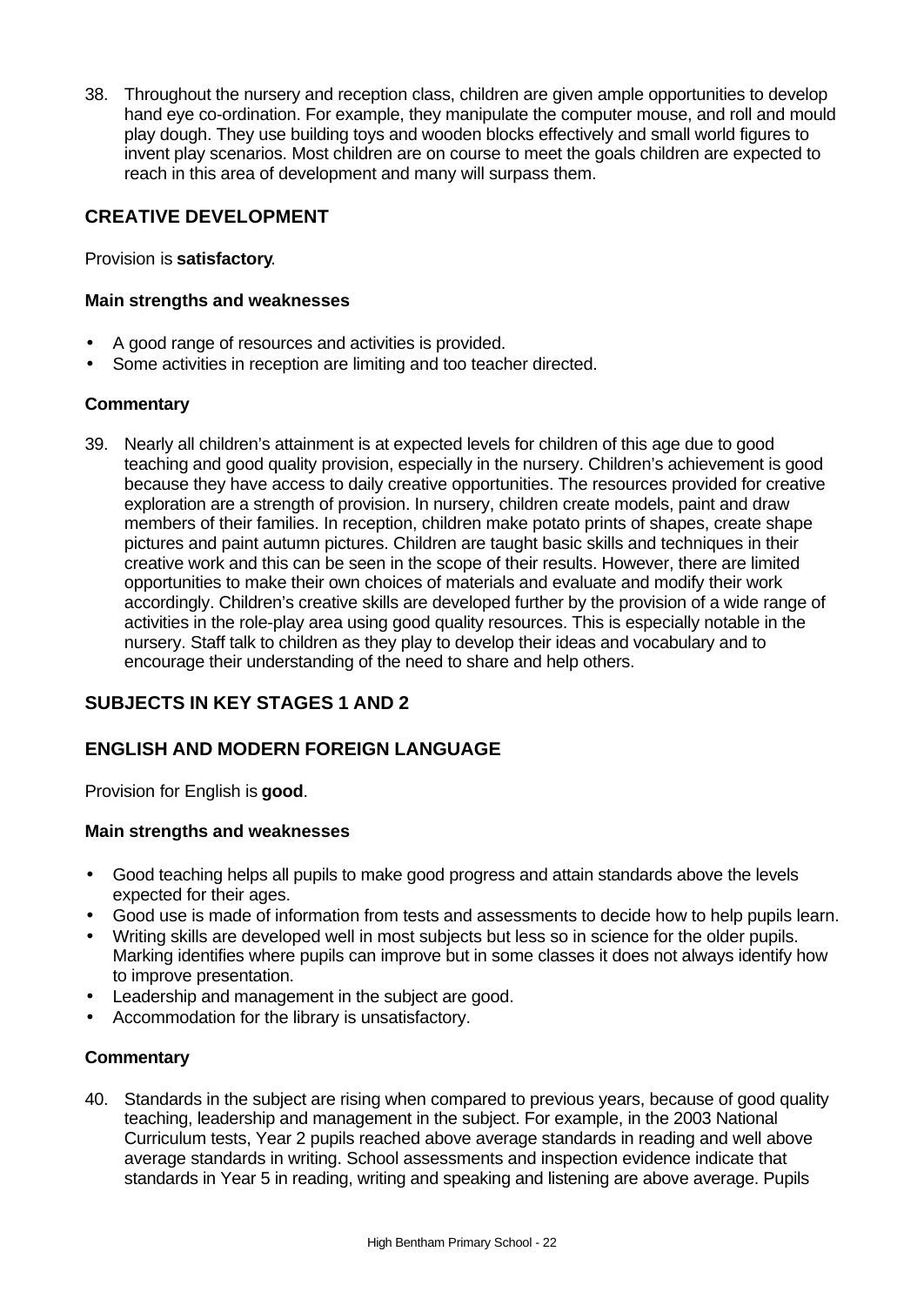make good progress. Standards of reading are similar to those found in the last inspection whilst standards of writing have risen.

- 41. Teaching is good overall with examples of very good teaching. All teachers are confident and have very good subject knowledge. No time is wasted in lessons, because of good management and high expectations of behaviour. For example, in a Year 2 lesson on writing instructions, effective use was made of the National Literacy Strategy planning. Higher attaining pupils used the computer well to edit instructional text for spellings, capital letters and full stops. A teaching assistant provided good support for lower attaining pupils, developing their word recognition skills. Activities were carefully matched to the needs of individual pupils; therefore, all pupils made good progress. Pupils make good progress in developing their writing skills because of the emphasis placed on writing for different purposes and the opportunity to write extended pieces. Autumn provided a strong stimulus for Year 5. One pupil wrote, "The smell of sooty smoke drifting across the cool sky – hot steaming apple pies with a sweet smell of treacle toffee." All teachers mark work carefully. They consistently provide comments which show pupils what they need to do to improve, but in some classes marking is less consistent in setting high expectations of neatness.
- 42. Pupils' speaking and listening skills are well developed. They listen carefully in lessons and respond appropriately. This is because very good relationships and teachers' good questioning skills encourage pupils to participate fully in discussions. Drama was used effectively in a Year 1 class. Pupils made good progress as they acted out roles from the story *The Bear Who Wouldn't Share*. They spoke confidently and with expression and were attentive listeners. By Year 5 pupils' reading skills are well developed. They express opinions about fiction books, and locate and use non-fiction books to research subjects. The school library has been fully catalogued but does not provide adequate space within which pupils can comfortably work.
- 43. Leadership and management in the subject are good and make a positive impact on pupils' improving standards. For example, action has been taken to make sure that the inadequate library space does not affect pupils' learning. The range of books has been extended and additional shelving is located in other areas of the school. Provision has also been made for pupils to regularly visit the local library. National Curriculum tests and assessments are analysed to identify areas for development and improve the standards that pupils reach. Teachers make good use of this information to set group and individual targets in lessons and thus drive up standards.
- 44. It was not possible to observe complete lessons in French therefore no judgements on teaching are possible. In the part lessons seen, pupils approached their work with enthusiasm and made good progress. They listen very carefully to the nursery nurse who speaks with an authentic accent and who insists that the pupils use the correct pronunciation. Year 1 pupils count accurately to ten and begin to recognise numbers in isolation. The use of common French phrases during the lesson develops pupils' discriminatory skills. In Years 3 and 4 pupils greet each other in French, recognise body parts and respond appropriately to instructions in French. They develop a good foundation of common French phrases.

#### **Language and literacy across the curriculum**

45. Pupils' skills are used well across the curriculum, for example, to record results and use ICT as a research tool and word processor. They are provided with opportunities to write at length, particularly in history and geography. However, opportunities for the older pupils to write extended scientific reports are limited. Links between literacy and history were used with very good effect in a Year 3/4 lesson. Historical evidence provided an interesting context for pupils to write a play script based on a day in the life of High Bentham School a hundred years ago. The high profile of music makes a very good contribution to the development of pupils' listening skills and the strong emphasis on diction develops speaking skills. Religious education and the School Council give good opportunities to develop pupils' discussion skills.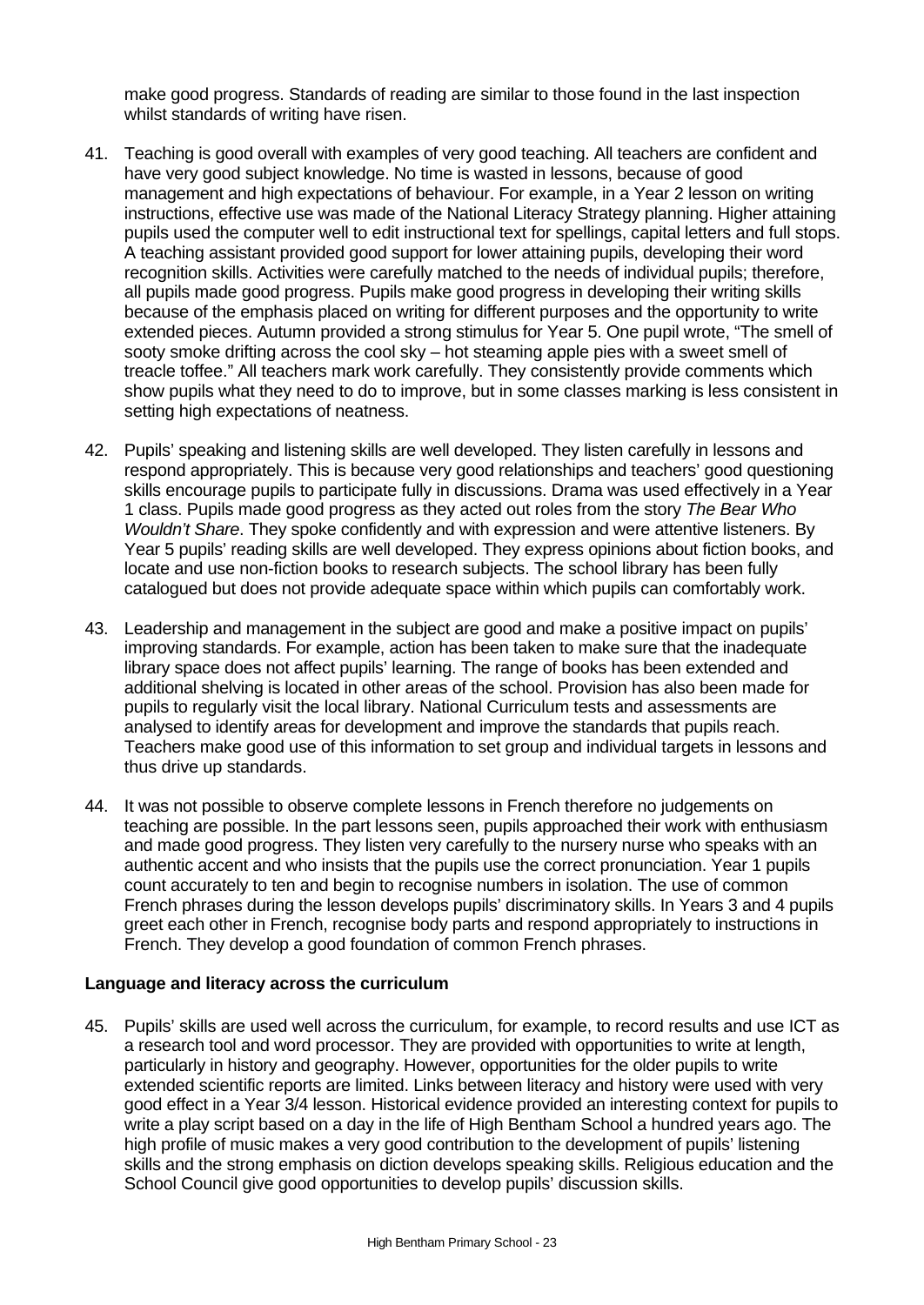# **MATHEMATICS**

The provision for mathematics is **good**.

#### **Main strengths and weaknesses**

- The quality of teaching and learning is good and sometimes very good; as a result pupils of all abilities achieve well because suitable work is planned to meet their different needs.
- Pupils throughout the school do well to reach standards above those expected. This is an improvement since the last inspection.
- Leadership and management of the subject are good.
- There is good use of mathematics across the curriculum.

#### **Commentary**

- 46. The quality of teaching and learning is good. A great strength throughout the school is the systematic teaching of the basic skills. Lessons are well structured and usually begin with a review of the previous lesson so that pupils build on what they already know. New learning targets are shared with pupils so that they are aware of what they are supposed to know and do by the end of the lesson. Teachers are knowledgeable and enthusiastic and this motivates pupils to achieve well and to focus on the tasks set. Teachers' planning shows that work set is very well matched to the needs of pupils, and teachers use teaching assistants effectively so pupils benefit from working in small groups.
- 47. Pupils' attainment by Years 2 and 5 in mathematics is above the levels expected for their age. This is a good achievement as each year group is relatively small and in some year groups there are significant numbers of pupils who have special educational needs. These achievements are the result of good teaching throughout the school and the effective leadership and management in the subject. Although the number of pupils taking the National Curriculum tests is small, there has been analysis of test results to find out which areas of mathematics need improving. Lower attaining pupils, including those with special educational needs, receive good support from the class teachers and teaching assistants.
- 48. Pupils in Year 1 build on the positive start they have in the Foundation Stage through a range of practically-based mathematical activities. There is very good emphasis on the teaching of basic number skills; for example, in Year 1 the regular use of mathematical language reinforces the skills involved with practical activities in counting on and back and using simple multiplication tables. In Year 2, pupils use and understand basic fractions when showing the time on clocks as ¼ to or ½ past the hour. They use this knowledge well; for example, in a good lesson in Year 2 pupils were challenged well to use their knowledge of time to solve problems when working out how long a journey had taken. In Year 5, pupils work with numbers up to 1000 and record their calculations accurately. They tackle problems which involve measuring and, in a Year 4/5 lesson using protractors to measure angles, they took great care to ensure that their measurements were accurate.
- 49. Leadership and management of the subject are good. Discussions with teachers show that they work closely together and frequently discuss pupils' progress in the subject. The headteacher has completed observations in lessons and the information gained has been used to guide future school developments. Guidance for teachers follows the numeracy strategy closely. Assessment is good and individual targets are set for pupils. As a result, they know how well they are achieving and what they must do next to improve further.

#### **Mathematics across the curriculum**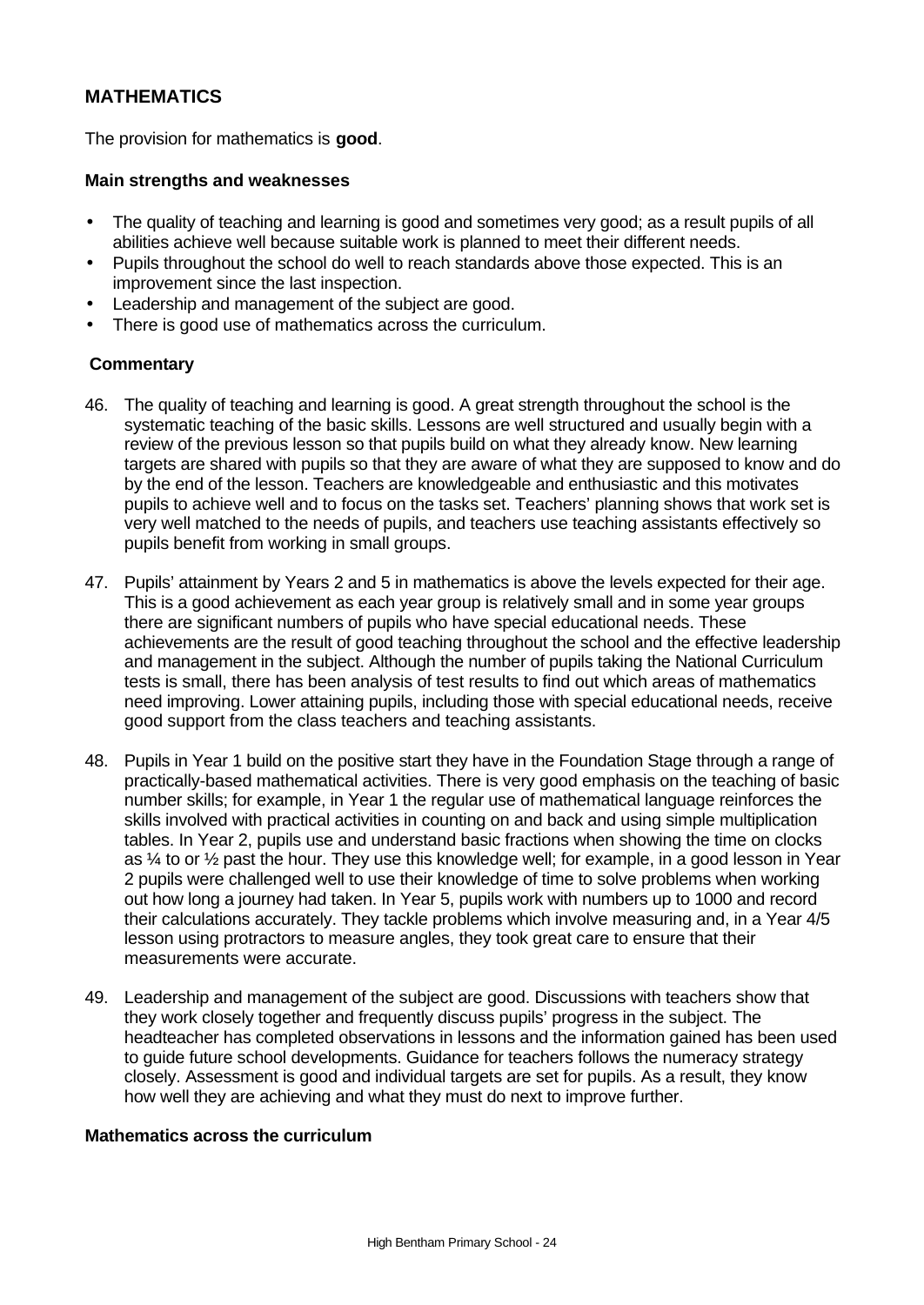50. Mathematics is used well in a variety of ways across the curriculum; for example, pupils measure and record temperatures in science, draw plans in geography and collect data in a variety of subjects. Pupils use computers effectively to support their mathematical skills.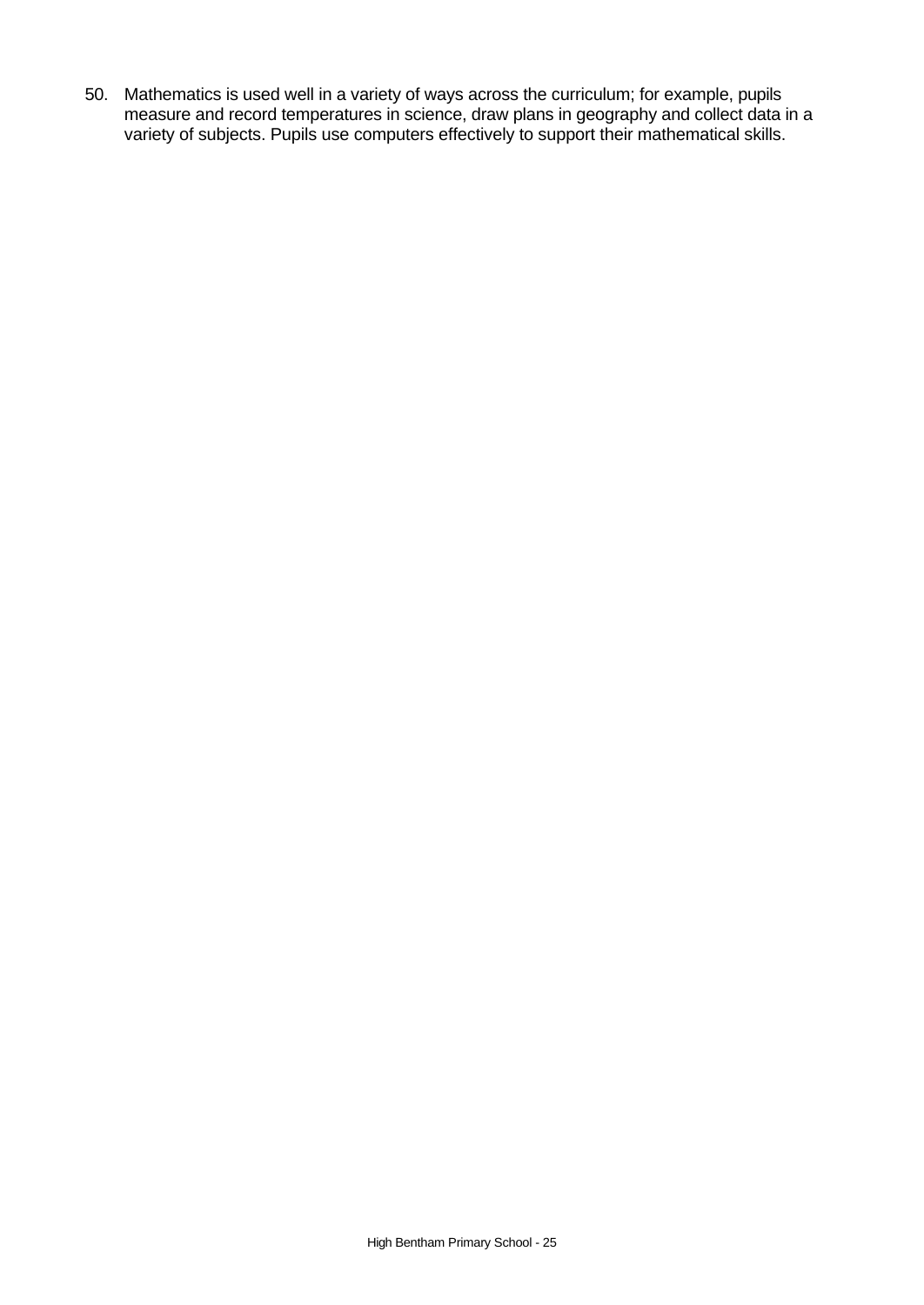# **SCIENCE**

Provision in science is **satisfactory**.

#### **Main strengths and weaknesses**

- The development of scientific enquiry throughout most of the school is good. However, there is need to develop more scientific investigational work with the oldest pupils.
- The quality of teaching and learning is good and pupils' attitudes are good.
- The science curriculum is enhanced by visits, visitors and the use of the school grounds.
- The co-ordinator needs time to monitor standards and the quality of teaching and learning throughout the school.

### **Commentary**

- 51. Pupils' attainment by Years 2 and 5 in science is in line with the levels expected for their ages. Their achievements are satisfactory. Pupils' attainment has been maintained since the last inspection in most classes. However, standards are not quite as high for the oldest pupils as in the last inspection, due to limited scientific work undertaken with these pupils this year. Although all other classes carry out practical investigative work, opportunities for extended scientific writing are limited for older pupils because of the use of too many worksheets. Pupils with special educational needs make the same progress as their classmates because they are well supported.
- 52. Most of the teaching is good and some is very good. In most classes, lessons are effectively planned with learning objectives linked closely to the National Curriculum. Pupils know what they are going to learn because the teachers explain the purpose of the lesson and so understand their own progress. In lessons, work is set at different levels to meet the needs of all pupils, with support available for those who need it most. For example, by Year 5, pupils understand the complex ideas about Earth and Space. They understand how we know the earth is spherical and that evidence for an idea may be direct or indirect. Pupils are kept interested in lessons because of the brisk pace. Pupils are encouraged to develop social skills by working with groups or partners. Teachers' subject knowledge is secure and there is a good emphasis placed on developing vocabulary. For example, Year 3 and 4 pupils talk confidently about magnets attracting and repelling and how to measure forces in Newtons. Teachers ensure that all pupils are fully included in lessons. For example, work is provided that is suitable for pupils with special educational needs. Teachers relate well to their pupils and encourage moral development by their expectations of good behaviour.
- 53. Teachers develop literacy and numeracy strategies well in science. There are good opportunities to read and record. For example, measurements are taken in experiments and graphs are used to record findings. There is satisfactory use of ICT in the subject for research. A positive feature of the science curriculum is the enrichment offered by visits, visitors and use of the wild life area in the school grounds. There is sound management of the subject with a commitment to continue to raise standards. However, there has been limited monitoring of the subject but this is planned for later in the school year. Teachers use resources effectively to develop pupils' learning.

# **INFORMATION AND COMMUNICATION TECHNOLOGY**

The provision for ICT is **good**.

#### **Main strengths and weaknesses**

• Teaching and learning are good and pupils' attainment has improved since the last inspection.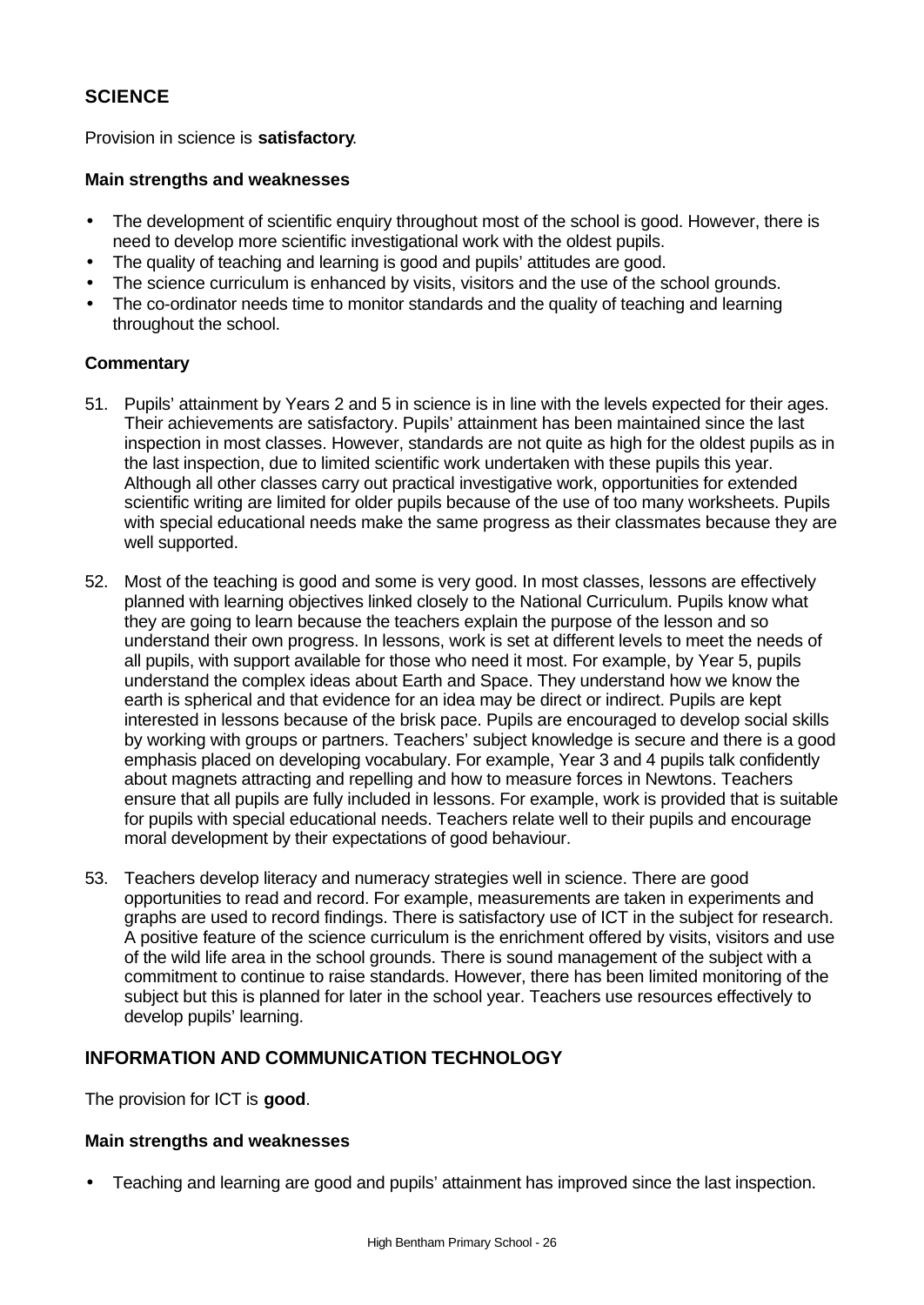- Pupils' attitudes and relationships are very good and pupils are very keen to use computers and improve their knowledge and understanding of ICT.
- Pupils in Year 5 use computers confidently to find information on the Internet and to support their work in many subjects.

# **Commentary**

- 54. Pupils' attainment by Years 2 and 5 in ICT is in line with the levels expected for their age. Their achievements are good. Pupils, including those with special educational needs, make satisfactory progress in their knowledge and skills when they work on computers. Teaching and learning are good and many pupils use computers confidently. This has a significant impact on pupils' achievements, attainment and attitudes. For example, pupils in Year 3/4 improved their knowledge of art when creating their own pictures on the screen. They used a variety of colours to illustrate feelings such as anger or peace and one pair created a very effective picture of a city at night using yellow and white on a black background. In addition, because they have been well taught, pupils in Year 5 carry out effective research on the Internet into topics as diverse as Grace Darling and the Titanic. Pupils explain how they save their work and how to print the finished product. They use multimedia presentations in their historical studies of the Vikings. In a good lesson for pupils in Year 2, the teacher gave a very good explanation of how to use a drawing program to create images on the screen and pupils developed their skills well when using different colours to fill the shapes they made. Older pupils are confident using ICT and explain how to enlarge an imported picture and to move it around the screen to improve the visual effect of their work.
- 55. All teachers challenge pupils very well by reminding them to think about what they are trying to achieve when using computers. For example, in Year 2, pupils use a basic word-processing package which they use to support their work in English when completing unfinished sentences or writing their own stories and poems. This type of work enhances their language skills and improves their use of the keyboard. In a mathematics lesson for pupils in Year 1, computers were used well to reinforce pupils' skills in ordering numbers from the largest to the smallest. Pupils used their 'click and drag' techniques to position numbers in a sequence. The teacher challenges pupils well by reminding them to think about what they are trying to achieve.
- 56. The leadership and management of the subject are good because there is clear guidance for the subject that teachers follow and a well-developed improvement plan. There are sufficient computers to allow pupils enough time using ICT to develop their skills and the use of the local computer suite is used very effectively to improve pupils' skills.

#### **Information and communication technology across the curriculum**

57. The school is making sound progress in developing the use of ICT across the curriculum. For example, pupils support their work in mathematics by entering instructions to a floor robot so that it draws regular shapes. Pupils in Year 1 use counting games to improve their addition and subtraction and use an art and design program to create attractive patterns. In English pupils in Years 3 and 4 write their own plays about life in 1900 using computers and this links very well to their studies in history.

#### **HUMANITIES**

58. In humanities, work was sampled in **history** and **geography**, with only one lesson seen in each subject. It is therefore not possible to form an overall judgement about provision in these subjects. However, there was ample work for scrutiny, and attractive and informative displays throughout school contribute to the judgement that standards by Years 2 and 5 are above the levels expected for their ages in both subjects.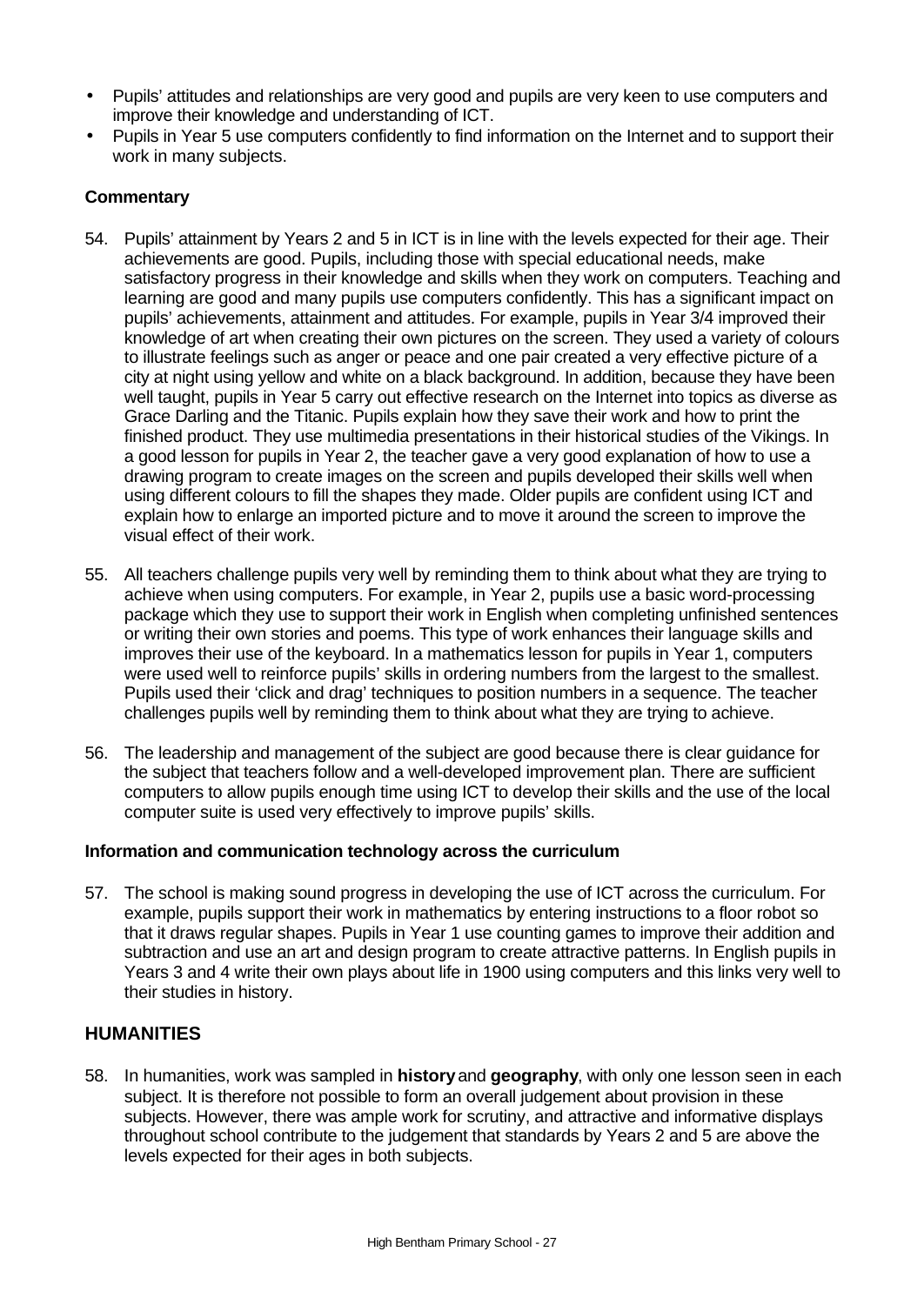- 59. In both subjects, pupils make good use of the local environment to carry out detailed work. In geography, younger pupils study High Bentham and the facilities it offers the community. They create accurate maps of the area and design symbols to promote sports and leisure. Year 2 pupils make good comparisons between their village and a village in Mexico. They compare and contrast lifestyles as well as human and physical features of the localities. In geography older pupils use information well about their own locality for comparisons with localities in Europe and in history they compare now and then, looking at the early part of the last century such as which buildings still remain and how their usage has changed. Local people come into school and talk about the village's history. Such community links make history come alive for the pupils and their personal development is enhanced by such visitors.
- 60. History and geography make a positive contribution to social, cultural and moral development by raising pupils' awareness of other cultures and societies. There are good opportunities for pupils to undertake extended historical writing and most pupils find the subjects interesting and enjoyable. Strengths in teaching include effective use of ICT, such as multi media presentations about 'The Vikings', and the imaginative use of resources, such as comparing new and older toys in Year 1. There are adequate resources in both subjects to meet the programmes of study.

# **RELIGIOUS EDUCATION**

The provision for religious education is **satisfactory**.

#### **Main strengths and weaknesses**

- Teachers plan effectively to ensure that pupils are taught all the elements of the locally agreed syllabus.
- Pupils' attitudes and relationships are very good and they are encouraged to apply the values they study to their everyday lives.
- There is very little written work in the subject, especially for older pupils.

- 61. Standards of attainment seen during the inspection remain in line with expectations of the locally agreed syllabus. Standards have been maintained since the previous inspection. Few lessons were seen in religious education and a lot of work centres around discussions, so there was limited written work to examine. However, analysis of the available work and discussions with pupils indicate that pupils' achievement is sound throughout the school.
- 62. Teaching is good and pupils in Year 2 gain a good understanding of religious festivals. Good discussions on the idea of sharing led into the plans for their own harvest festival and how they could share the produce collected with other people. Older pupils explained about their plans for harvest festivals and discussions showed they were thinking about others when they talked about how their own contributions could help. Learning targets are clearly identified and pupils learn about Jesus, Christian lifestyles and Christian communities. In addition, they talk sensibly about other major world faiths, in particular Judaism. The teaching of religious education is well supported by educational visits and visitors. For example, pupils talk knowledgeably about their visits to local churches to find out about places of worship.
- 63. Teachers often link the work covered in religious education to other subjects, such as art. For example, a good display of work in Year 5 shows the good use of different paintings of Jesus by famous artists as a stimulus for pupils. They described their thoughts about life in the time when Jesus was alive and how Jesus "showed how to help others and lead a good life". The leadership and management of the subject have just been taken over by the recently appointed deputy headteacher who has already prepared plans for an audit of the subject, and the checking of teaching and learning is planned for next term. In addition, the co-ordinator checks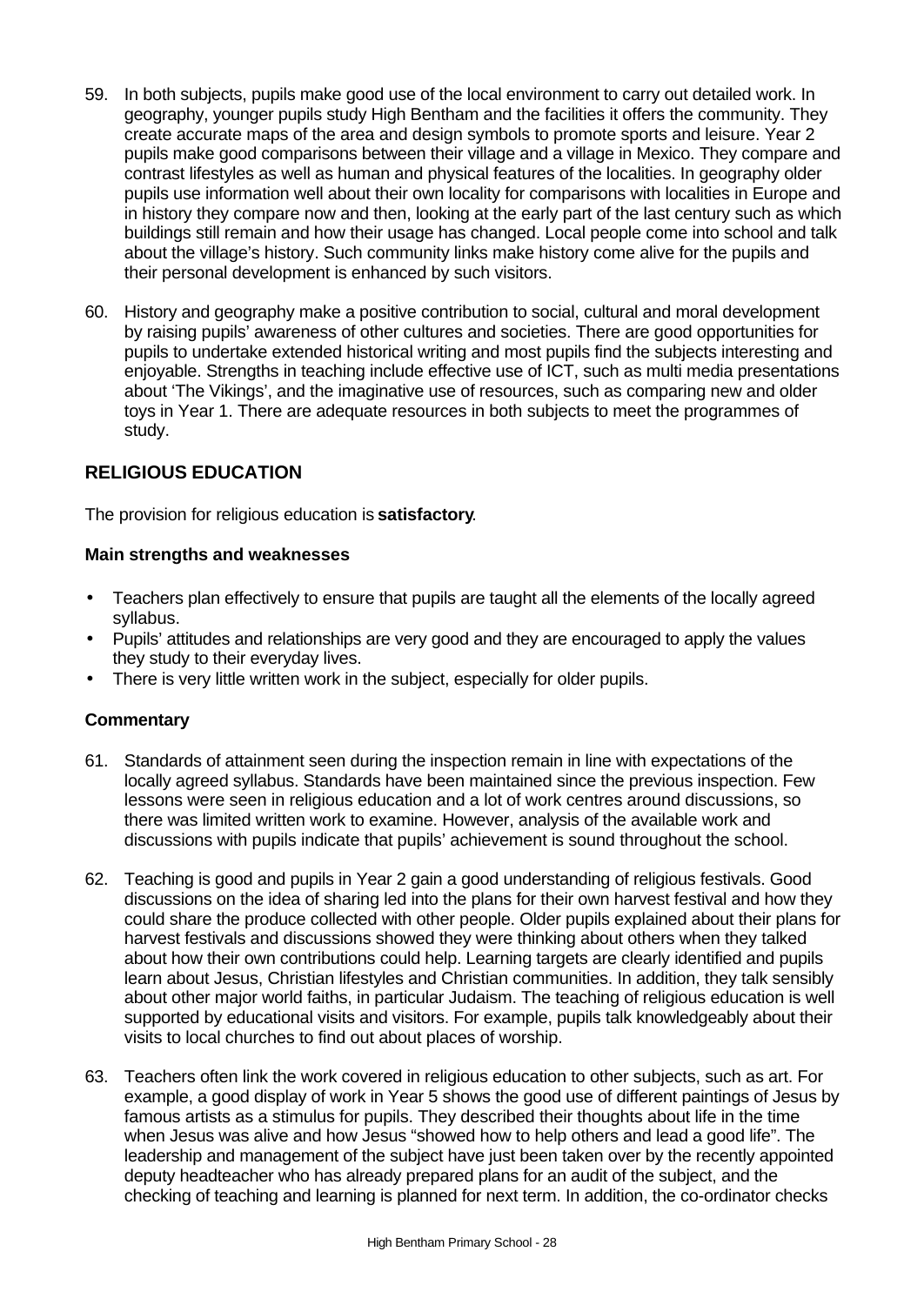the planning of the subject and how pupils' skills are developing which shows that there has been a good start to the leadership of the subject. The school has sufficient resources to allow pupils to develop their skills during the year. However, there are too few opportunities for pupils to use their writing skills in the subject.

# **CREATIVE, AESTHETIC, PRACTICAL AND PHYSICAL SUBJECTS**

64. No lessons were seen in **art and design** or **design and technology**. As a result, there is insufficient evidence to make firm judgements on provision for these subjects. However, analysis of pupils' work and teachers' planning indicates that all aspects of the subjects are covered. In art and design pupils have opportunities to work with a wide range of materials. This was evident from work carried out during an 'art week' based on the theme of the seasons. Pupils used techniques such as silk painting, rag rugging, batik, weaving and embroidery to produce very effective and impressive wall hangings. In design and technology pupils have good opportunities to tackle a range of design projects and teachers make sure that the design process is addressed well. This was very evident in the work of pupils in Year 3/4. In designing a money container they carefully analysed its function and identified key features. Diagrams were drawn and labelled, identifying materials to be used. The completed work was evaluated and the pupils identified aspects they would improve.

# **MUSIC**

The provision for music is **very good**.

### **Main strengths and weaknesses**

- There is very good teaching with examples of excellence. Pupils have opportunities to play a range of instruments.
- Leadership and management provide knowledgeable and enthusiastic guidance.

- 65. Standards of singing are very good throughout the school. This represents achievement well above expected levels and is an improvement on the previous inspection. Pupils sing with confidence, accompanied and unaccompanied, in assemblies, maintaining the tune and the rhythm. Pupils have opportunities to play a wide range of instruments either in class, through extra-curricular groups or through specialist teaching of the flute and guitar. Standards seen in the recorder and flute groups are well above what might be expected, because of high expectations and very good teaching. Pupils have many opportunities to perform within the school and the community, which they talk about with pride.
- 66. Teaching is very good. Visiting instrumental teachers contribute well to learning. Pupils make good progress because of very good teacher subject knowledge, clear explanations and very good supportive relationships. In a Year 1 lesson, pupils' musical vocabulary was extended as they discussed how to choose the correct sounds to illustrate a part of a story. The introduction of the terms 'tempo' and 'dynamic' further extended their musical vocabulary. In a Year 2 lesson, clear demonstration made sure pupils understood pulse as they worked on different rhythms. Pupils achieve well above expectations in their ability to sing in two parts within a choral group. This was seen in the following example of outstanding practice.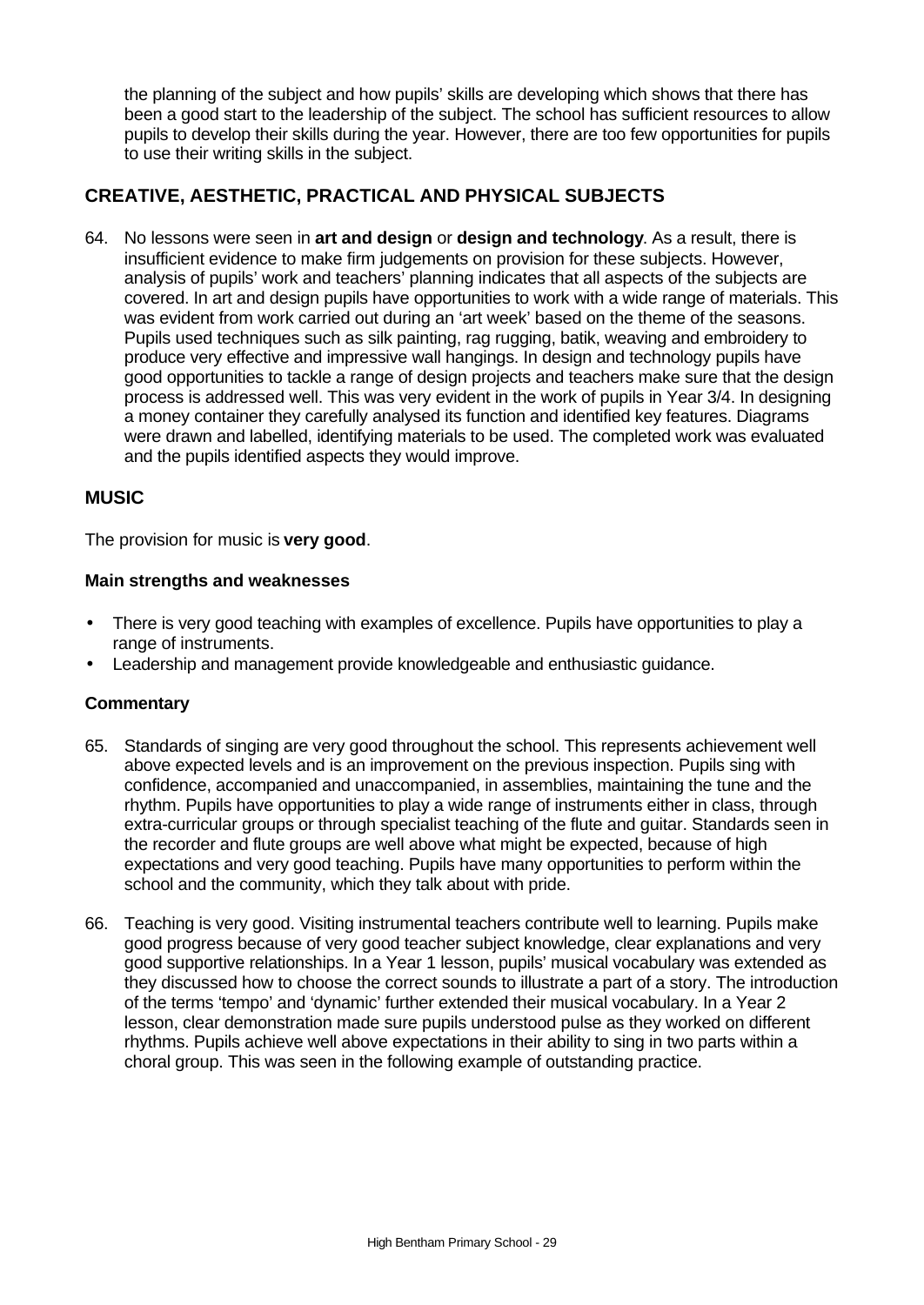The recorder and flute group played confidently as Year 1 left the assembly. No time was lost as the remaining pupils launched straight into *Linstead Market*. Years 2, 3, 4 and 5 sustained melody and phrasing as they sang in two parts. The lead teacher communicated real enthusiasm and genuine pleasure at the pupils' efforts.

Leadership and management are good. The subject co-ordinator leads by example and makes sure that music maintains a high profile within the school. She monitors and evaluates teaching and learning and has good awareness of strengths and areas for development.

# **PHYSICAL EDUCATION**

Provision for physical education is **good**.

### **Main strengths and weaknesses**

- There is good use of demonstration to illustrate teaching points, but pupils' own evaluations are not always used to improve skills.
- A good range of small apparatus encourages physical development during playtimes and the allweather pitch makes sure pupils have access all year to outdoor games.

- 67. By Years 2 and 5 pupils' attainment is in line with the levels expected for their ages. Standards are therefore similar to those seen in the last inspection.
- 68. Teaching is satisfactory, with some strong elements. All teachers make sure that pupils understand the purpose of warming up. This makes a good contribution towards health education. For example, Year 2 pupils know that the heart is a muscle and therefore needs to be exercised. Teachers make good use of pupil demonstration to illustrate a particular skill or movement. They encourage pupils to evaluate their work. However, pupils are not always sufficiently challenged as teachers do not use pupils' evaluations to improve their own performance. Pupils therefore do not make as much progress as they might. In a good Year 1 gymnastic lesson, challenge and high expectations led to improving skills. Pupils showed good body control and completed a movement sequence ending in an imaginative balance. Pupils in all lessons use space effectively. They work hard as individuals and co-operate in groups to develop skills.
- 69. Pupils have access to and enjoy a range of small apparatus during dinnertime. Outdoor play facilities have been enhanced by the addition of an all-weather pitch. This represents an improvement since the previous inspection. All pupils have the opportunity to learn to swim before they leave school. Leadership and management are satisfactory. An appropriate policy and material to support teaching are in place.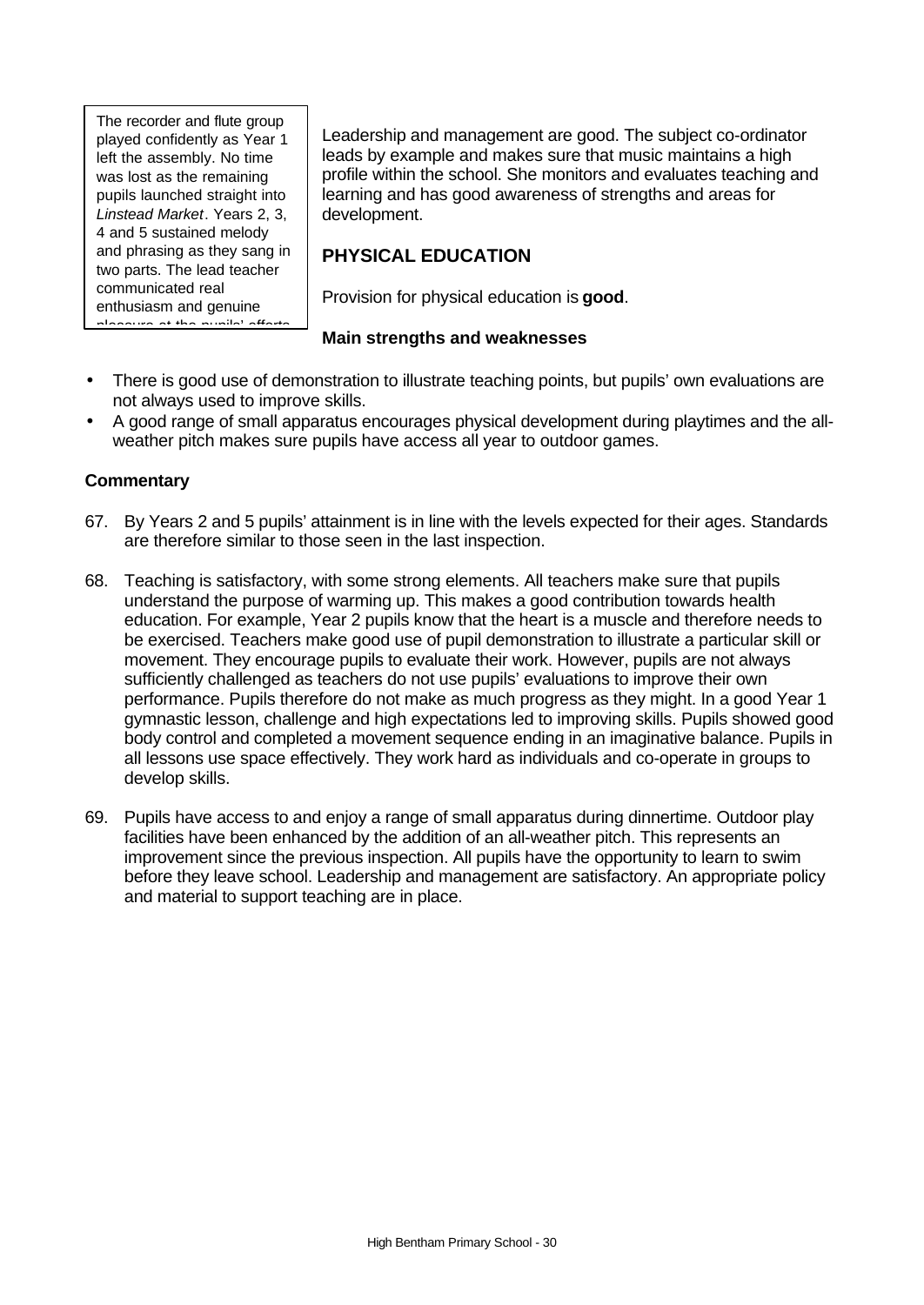# **PERSONAL, SOCIAL AND HEALTH EDUCATION AND CITIZENSHIP**

Provision for personal, social and health education is **good**.

#### **Main strengths and weaknesses**

- There is a very good family atmosphere; pupils take responsibility for themselves and others. As a result, pupils are confident and self-assured.
- A healthy lifestyle is well promoted and pupils are very well involved in school life as young citizens.

- 70. Personal, social and health education is an integral part of the curriculum and teachers make use of every opportunity to promote the positive values of the school. Much work is covered through discussion when teachers and pupils talk about specific events. In lessons and assemblies the themes help pupils to develop confidence to express themselves on issues that affect them, such as how to make others happy or how others may feel. There are very good opportunities for pupils to think about other cultures, and to be sensitive to the feelings, beliefs and values of others. Pupils are given time to reflect and consider issues during collective worship. An example of this was in an assembly when the headteacher talked about Remembrance Day and older pupils knew it was held to remember people who had died in wars. Pupils explained it was all about thinking of others and how they could help. This was followed up very well the next day when all classes held two minutes silence and in one lesson, pupils were encouraged to think of those in different services who help us all in so many ways. Pupils' response was excellent as all quietly reflected during the silence.
- 71. During lessons and break times older pupils take responsibility; for instance they look after younger ones, tidy classrooms and put away chairs after lunch. At lunchtimes, pupils socialise well and chat happily to each other. They are polite and well mannered and behave in a civilised manner at all times. Pupils are encouraged to have responsible attitudes towards drugs. Pupils learn to play an active role as citizens by participating in the School Council and also by supporting charities and local community events. The school promotes a healthy life style through physical education lessons and extra-curricular activities.